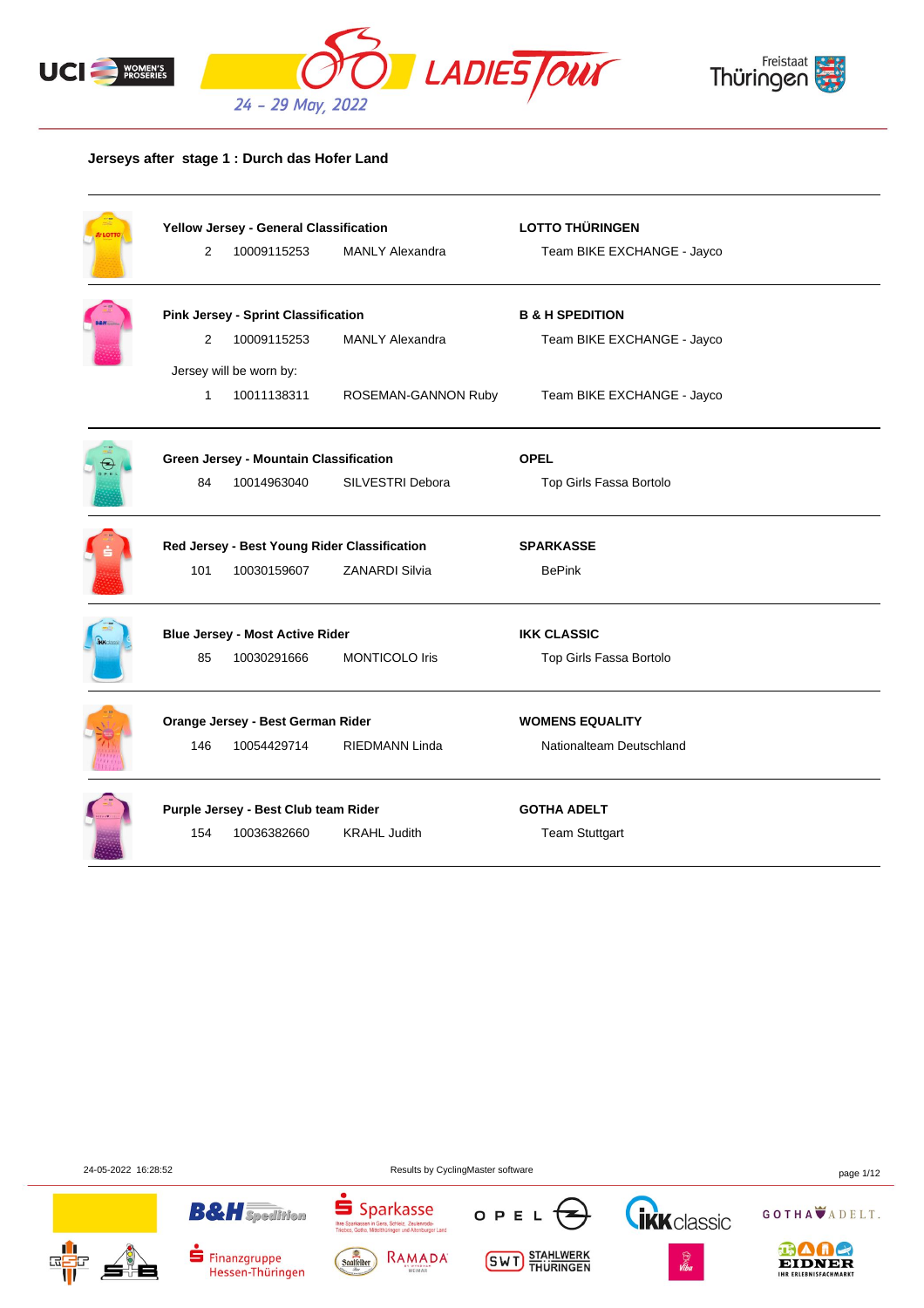





#### **Result Stage 1 : Durch das Hofer Land**

*Distance: 93.8 km Average speed of the winner: 36.917 km/h Number of starters: 100 Riders abandoning the race: 3*

| Pos                     | Nr           | UCI ID      | Surname, Name                    | Cat<br>Team                        | Time               | Gap          | Bonus |
|-------------------------|--------------|-------------|----------------------------------|------------------------------------|--------------------|--------------|-------|
| 1                       | 2            | 10009115253 | <b>MANLY Alexandra</b>           | Team BIKE EXCHANGE - Jayco         | 2:32:27            |              | 10"   |
| $\overline{\mathbf{c}}$ | 36           | 10016031858 | <b>MARKUS Femke</b>              | Parkhotel Valkenburg               | 2:32:27            |              | 6"    |
| 3                       | 101          | 10030159607 | ZANARDI Silvia                   | <b>BePink</b>                      | 2:32:27            |              | 4"    |
| 4                       | 34           | 10022772146 | <b>BREDEWOLD Mischa</b>          | Parkhotel Valkenburg               | 2:32:27            |              |       |
| 5                       | 52           | 10010171543 | GASKJENN Ingvild                 | Team Coop-Hitec Products           | 2:32:27            |              |       |
| 6                       | 14           | 10009639962 | <b>LACH Marta</b>                | CERATIZIT - WNT Pro Cycling Team   | 2:32:27            |              |       |
| 7                       | 21           | 10003293940 | <b>CANT Sanne</b>                | Plantur-PURA                       | 2:32:27            |              |       |
| 8                       | 42           | 10010199330 | <b>HOLDEN Elizabeth</b>          | Le Col - Wahoo                     | 2:32:27            |              |       |
| 9                       | 13           | 10007278822 | <b>CONFALONIERI Maria Giulia</b> | CERATIZIT - WNT Pro Cycling Team   | 2:32:27            |              |       |
| 10                      | $\mathbf{1}$ | 10011138311 | ROSEMAN-GANNON Ruby              | Team BIKE EXCHANGE - Jayco         | 2:32:27            |              |       |
| 11                      | 45           | 10014189262 | <b>VERHULST Gladys</b>           | Le Col - Wahoo                     | 2:32:27            |              |       |
| 12                      | 146          | 10054429714 | RIEDMANN Linda                   | Nationalteam Deutschland           | 2:32:27            |              |       |
| 13                      | 143          | 10004603137 | <b>KASPER Romy</b>               | Nationalteam Deutschland           | 2:32:27            |              |       |
| 14                      | 31           | 10022698485 | <b>GERRITSE Femke</b>            | Parkhotel Valkenburg               | 2:32:27            |              |       |
| 15                      | 132          | 10064983920 | GOOSSENS Marthe                  | Nationalteam Belgien               | 2:32:27            |              |       |
| 16                      | 125          | 10059824126 | EMPEL Fem van                    | Nationalteam Niederlande           | 2:32:27            |              |       |
| 17                      | 22           | 10009857305 | <b>ALVARADO Ceylin</b>           | Plantur-PURA                       | 2:32:27            |              |       |
| 18                      | 65           | 10009817895 | <b>RICHIOUD Greta</b>            | Arkea Pro Cycling Team             | 2:32:27            |              |       |
| 19                      | 63           | 10011033732 | <b>MORICHON Anaïs</b>            | Arkea Pro Cycling Team             | 2:32:27            |              |       |
| 20                      | 24           | 10109439222 | <b>GHEKIERE Justine</b>          | Plantur-PURA                       | 2:32:27            |              |       |
| 21                      | 71           | 10015334771 | <b>BAUERNFEIND Ricarda</b>       | <b>CANYON//SRAM Generation</b>     | 2:32:27            |              |       |
| 22                      | 54           | 10020423332 | <b>JØRGENSEN Tiril</b>           | <b>Team Coop-Hitec Products</b>    | 2:32:27            |              |       |
| 23                      | 126          | 10014217150 | <b>ADEGEEST Loes</b>             | Nationalteam Niederlande           | 2:32:27            |              |       |
| 24                      | 135          | 10059925873 | <b>MEERTENS Lone</b>             | Nationalteam Belgien               | 2:32:27            |              |       |
| 25                      | 154          | 10036382660 | <b>KRAHL Judith</b>              | <b>Team Stuttgart</b><br>Α         | 2:32:27            |              |       |
| 26                      | 91           | 10087839746 | <b>FRAIN Nicole</b>              | Roxsolt Liv Sram                   | 2:32:27            |              |       |
| 27                      | 84           | 10014963040 | SILVESTRI Debora                 | Top Girls Fassa Bortolo            | 2:32:27            |              |       |
| 28                      | 51           | 10022447396 | <b>ANDERSSON Caroline</b>        | Team Coop-Hitec Products           | 2:32:27            |              |       |
| 29                      | 4            | 10008672689 | FIDANZA Arianna                  | Team BIKE EXCHANGE - Jayco         | 2:32:27            |              |       |
| 30                      | 83           | 10014963848 | <b>MARTURANO Greta</b>           |                                    | 2:32:27            |              |       |
|                         |              |             |                                  | Top Girls Fassa Bortolo            |                    |              |       |
| 31                      | 35           | 10015510381 | <b>HAAFTEN Kirstie van</b>       | Parkhotel Valkenburg               | 2:32:27            |              |       |
| 32                      | 113          | 10062630153 | <b>GEURTS Mijntje</b>            | Lotto Soudal Ladies                | 2:32:34            | 0:07         |       |
| 33<br>34                | 92<br>46     | 10014838051 | <b>BARROW Justine</b>            | Roxsolt Liv Sram<br>Le Col - Wahoo | 2:32:34<br>2:32:34 | 0:07<br>0:07 |       |
|                         |              | 10123257476 | AGT Eva van                      |                                    |                    |              |       |
| 35                      | 62           | 10088433466 | <b>BIRIUKOVA Yulija</b>          | Arkea Pro Cycling Team             | 2:32:34            | 0:07         |       |
| 36                      | 26           | 10016491596 | VELDE Julie van de               | Plantur-PURA                       | 2:32:34            | 0:07         |       |
| 37                      | 161          | 10092556168 | FOX Katharina                    | MAXX-SOLAR LINDIG Women Racir A    | 2:32:34            | 0:07         |       |
| 38                      | 66           | 10066772861 | <b>FOUQUENET Amandine</b>        | Arkea Pro Cycling Team             | 2:32:34            | 0:07         |       |
| 39                      | 44           | 10086486796 | <b>TOWERS Alice</b>              | Le Col - Wahoo                     | 2:32:34            | 0:07         |       |
| 40                      | 64           | 10014322739 | <b>COSTON Morgane</b>            | Arkea Pro Cycling Team             | 2:32:41            | 0:14         |       |
| 41                      | 122          | 10091217366 | <b>OUDEMAN Maud</b>              | Nationalteam Niederlande           | 2:32:41            | 0:14         |       |
| 42                      | 41           | 10009750096 | CHRISTIAN Anna                   | Le Col - Wahoo                     | 2:32:41            | 0:14         |       |
| 43                      | 5            | 10078996780 | <b>CAMPBELL Teniel</b>           | Team BIKE EXCHANGE - Jayco         | 2:32:49            | 0:22         |       |
| 44                      | 112          | 10009861951 | DOCX Mieke                       | Lotto Soudal Ladies                | 2:36:21            | 3:54         |       |
| 45                      | 116          | 10010200845 | <b>WATERREUS Kylie</b>           | Lotto Soudal Ladies                | 2:36:21            | 3:54         |       |
| 46                      | 163          | 10048561416 | SCHOPPE Olivia                   | MAXX-SOLAR LINDIG Women Racir A    | 2:36:21            | 3:54         |       |
| 47                      | 93           | 10112270713 | FIELD Matilda                    | Roxsolt Liv Sram                   | 2:36:21            | 3:54         |       |
| 48                      | 106          | 10015335377 | HÁJKOVÁ Markéta                  | <b>BePink</b>                      | 2:36:21            | 3:54         |       |
| 49                      | 3            | 10007808682 | <b>BAKER Georgia</b>             | Team BIKE EXCHANGE - Jayco         | 2:36:25            | 3:58         |       |
| 50                      | 11           | 10004602935 | <b>BRENNAUER Lisa</b>            | CERATIZIT - WNT Pro Cycling Team   | 2:36:25            | 3:58         |       |
| 51                      | 121          | 10007917608 | JONG Thalita de                  | Nationalteam Niederlande<br>Α      | 2:36:25            | 3:58         |       |
| 52                      | 12           | 10010169220 | <b>BRAUßE Franziska</b>          | CERATIZIT - WNT Pro Cycling Team   | 2:36:25            | 3:58         |       |
| 53                      | 15           | 10016000536 | TEUTENBERG Lea Lin               | CERATIZIT - WNT Pro Cycling Team   | 2:36:25            | 3:58         |       |
| 54                      | 25           | 10009081204 | SÜßEMILCH Laura                  | Plantur-PURA                       | 2:36:25            | 3:58         |       |
| 55                      | 105          | 10028734212 | <b>VITILLO Matilde</b>           | <b>BePink</b>                      | 2:36:25            | 3:58         |       |
| 56                      | 81           | 10029808282 | <b>BARIANI</b> Giorgia           | Top Girls Fassa Bortolo            | 2:36:25            | 3:58         |       |

24-05-2022 16:28:52 Results by CyclingMaster software page 2/12





**B&H** Spedition



Gera, Schleiz, Zeulenroda-<br>Ittelthüringen und Altenburger Land

 $S<sub>parkasse</sub>$ 

Thre Spa







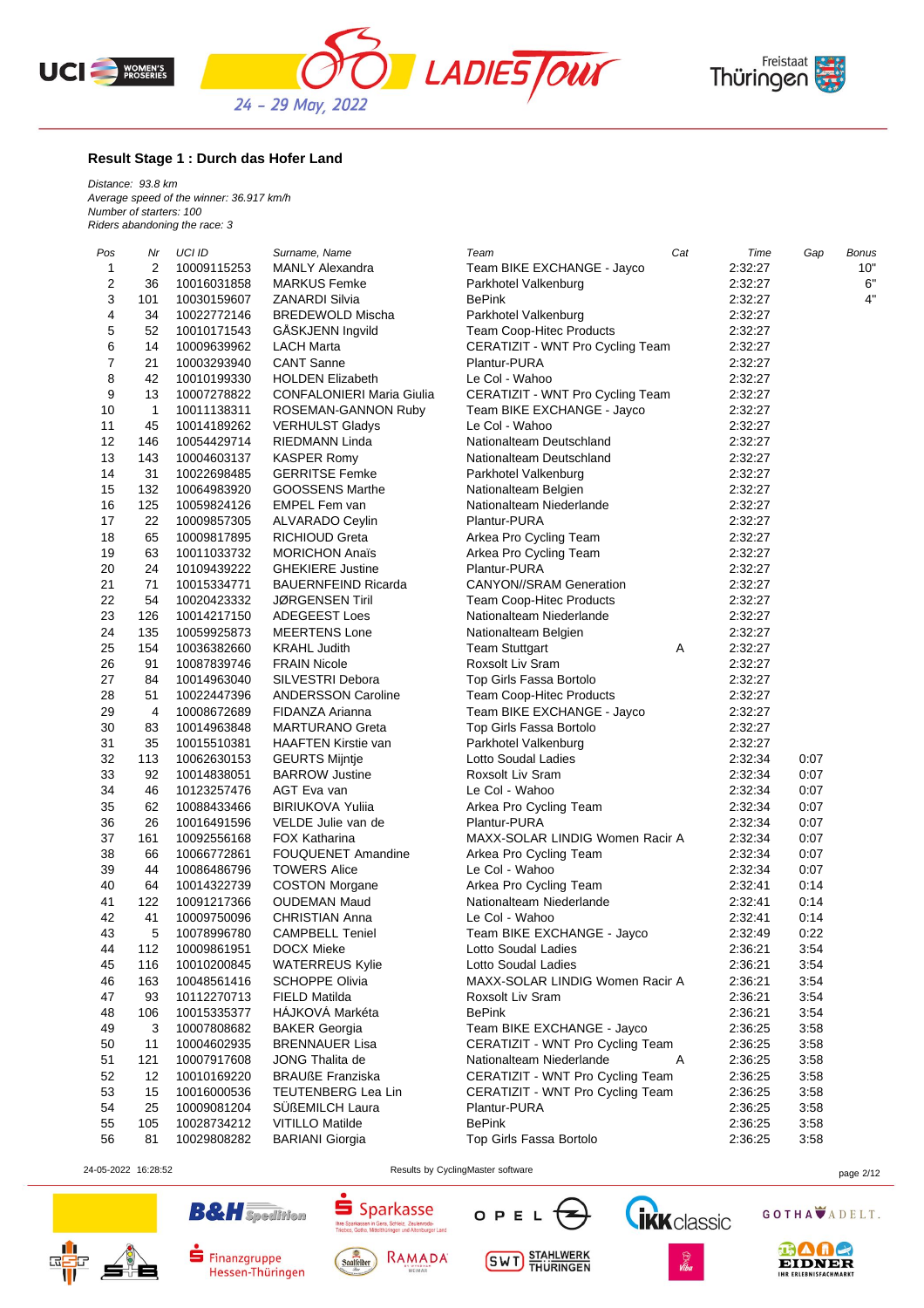





| Pos | Nr  | UCI ID      | Surname, Name                                               | Team                             | Cat | Time    | Gap        | <b>Bonus</b> |
|-----|-----|-------------|-------------------------------------------------------------|----------------------------------|-----|---------|------------|--------------|
| 57  | 33  | 10022814279 | ROOIJEN Anne van                                            | Parkhotel Valkenburg             |     | 2:38:57 | 6:30       |              |
| 58  | 43  | 10058506340 | <b>KING Eluned</b>                                          | Le Col - Wahoo                   |     | 2:38:57 | 6:30       |              |
| 59  | 166 | 10099254525 | <b>STARK Michelle</b>                                       | MAXX-SOLAR LINDIG Women Racin A  |     | 2:38:57 | 6:30       |              |
| 60  | 32  | 10023144483 | <b>NOOIJEN Lieke</b>                                        | Parkhotel Valkenburg             |     | 2:38:57 | 6:30       |              |
| 61  | 16  | 10036382559 | <b>SEIDEL Clea</b>                                          | CERATIZIT - WNT Pro Cycling Team |     | 2:38:57 | 6:30       |              |
| 62  | 133 | 10083955504 | VAN EYNDE Fien                                              | Nationalteam Belgien             |     | 2:38:57 | 6:30       |              |
| 63  | 103 | 10029945904 | <b>BRUFANI</b> Letizia                                      | <b>BePink</b>                    |     | 2:38:57 | 6:30       |              |
| 64  | 86  | 10067801061 | PALAZZI Alice                                               | Top Girls Fassa Bortolo          |     | 2:38:57 | 6:30       |              |
| 65  | 114 | 10064951483 | <b>GIELKENS Esmée</b>                                       | Lotto Soudal Ladies              |     | 2:38:57 | 6:30       |              |
| 66  | 55  | 10019631871 | <b>MOHR Mari Hole</b>                                       | <b>Team Coop-Hitec Products</b>  |     | 2:38:57 | 6:30       |              |
| 67  | 151 | 10036352247 | <b>DOPJANS Hanna</b>                                        | <b>Team Stuttgart</b>            | Α   | 2:38:57 | 6:30       |              |
| 68  | 23  | 10008082912 | <b>WORST Annemarie</b>                                      | Plantur-PURA                     |     | 2:41:04 | 8:37       |              |
| 69  | 123 | 10023161560 | <b>HENGEVELD Daniek</b>                                     | Nationalteam Niederlande         |     | 2:41:21 | 8:54       |              |
| 70  | 124 | 10023376071 | WETERING Carola van de                                      | Nationalteam Niederlande         |     | 2:41:21 | 8:54       |              |
| 71  | 156 | 10051579126 | <b>STELLING Victoria</b>                                    | <b>Team Stuttgart</b>            | A   | 2:41:21 | 8:54       |              |
| 72  | 141 | 10036547863 | <b>BUCH Hannah</b>                                          | Nationalteam Deutschland         |     | 2:41:21 | 8:54       |              |
| 73  | 155 | 10055683135 | LANTZSCH Selma                                              | <b>Team Stuttgart</b>            | Α   | 2:41:21 | 8:54       |              |
| 74  | 144 | 10036432776 | <b>STERN Friederike</b>                                     | Nationalteam Deutschland         |     | 2:41:21 | 8:54       |              |
| 75  | 102 | 10067575638 | <b>TEOLIS Jade</b>                                          | <b>BePink</b>                    |     | 2:41:21 | 8:54       |              |
| 76  | 115 | 10065040807 | <b>VERVLOET Sterre</b>                                      | Lotto Soudal Ladies              |     | 2:41:21 | 8:54       |              |
| 77  | 145 | 10036438537 | <b>REIßNER Lena</b>                                         | Nationalteam Deutschland         |     | 2:41:21 | 8:54       |              |
| 78  | 165 | 10015539986 | <b>SCHULZ Tina</b>                                          | MAXX-SOLAR LINDIG Women Racir A  |     | 2:41:21 | 8:54       |              |
| 79  | 53  | 10092910321 | <b>IVERSEN Ane</b>                                          | <b>Team Coop-Hitec Products</b>  |     | 2:41:21 | 8:54       |              |
| 80  | 73  | 10009859325 | <b>ESPINOLA SALINAS Agua Marina CANYON//SRAM Generation</b> |                                  |     | 2:41:21 | 8:54       |              |
| 81  | 131 | 10009777681 | <b>DELBAERE</b> Fien                                        | Nationalteam Belgien             |     | 2:41:21 | 8:54       |              |
| 82  | 152 | 10075497710 | PÖHL Kerstin                                                | <b>Team Stuttgart</b>            | Α   | 2:41:21 | 8:54       |              |
| 83  | 134 | 10009126266 | <b>VERDONSCHOT Laura</b>                                    | Nationalteam Belgien             | A   | 2:41:28 | 9:01       |              |
| 84  | 111 | 10071314582 | <b>BRANDT Eefje</b>                                         | Lotto Soudal Ladies              |     | 2:41:28 | 9:01       |              |
| 85  | 104 | 10030483848 | <b>CRESTANELLO Lara</b>                                     | <b>BePink</b>                    |     | 2:41:28 | 9:01       |              |
| 86  | 153 | 10036347496 | <b>KASTENHUBER Sarah</b>                                    | <b>Team Stuttgart</b>            | A   | 2:41:28 | 9:01       |              |
| 87  | 164 | 10086772241 | <b>HILD Amelie</b>                                          | MAXX-SOLAR LINDIG Women Racir A  |     | 2:41:28 | 9:01       |              |
| 88  | 85  | 10030291666 | <b>MONTICOLO Iris</b>                                       | Top Girls Fassa Bortolo          |     | 2:41:28 | 9:01       |              |
| 89  | 162 | 10005316590 | <b>VENTKER Lydia</b>                                        | MAXX-SOLAR LINDIG Women Racir A  |     | 2:41:28 | 9:01       |              |
| 90  | 61  | 10002523701 | <b>BECKER Charlotte</b>                                     | Arkea Pro Cycling Team           |     | 2:41:28 | 9:01       |              |
| 91  | 75  | 10078069422 | <b>SHARPE Liori</b>                                         | <b>CANYON//SRAM Generation</b>   |     | 2.45.01 | 12:34      |              |
| 92  | 136 | 10023335857 | <b>KNAVEN Senne</b>                                         | Nationalteam Belgien             |     | 2:45:04 | 12:37      |              |
| 93  | 94  | 10124124921 | <b>ALLEN Jacqueline</b>                                     | Roxsolt Liv Sram                 |     | 2:45:04 | 12:37      |              |
| 94  | 142 | 10054101227 | <b>JÄHRIG Fabienne</b>                                      | Nationalteam Deutschland         | A   | 2:45:04 | 12:37      |              |
| 95  | 82  | 10029383102 | MICHIELETTO Vanessa                                         | Top Girls Fassa Bortolo          |     | 2:45:04 | 12:37      |              |
| 96  | 56  | 10010790121 | <b>RIFFEL Christa</b>                                       | <b>Team Coop-Hitec Products</b>  |     | 2:45:04 | 12:37      |              |
| 97  | 74  | 10076897338 | NZAYISENGA Valentine                                        | <b>CANYON//SRAM Generation</b>   |     | 2:45:59 | 13:32      |              |
|     |     |             |                                                             |                                  |     |         |            |              |
|     | 6   | 10007227490 | <b>ALLEN Jessica</b>                                        | Team BIKE EXCHANGE - Jayco       |     |         | <b>DNF</b> |              |
|     | 72  | 10053157701 | MANSOR Siti Nur Alia                                        | <b>CANYON//SRAM Generation</b>   |     |         | <b>DNF</b> |              |
|     | 95  | 10072877700 | <b>BUTTON Saffron</b>                                       | Roxsolt Liv Sram                 |     |         | <b>DNF</b> |              |
|     | 76  | 10108302201 | NIEDERMAIER Antonia                                         | <b>CANYON//SRAM Generation</b>   |     |         | <b>DNS</b> |              |

24-05-2022 16:28:52 Results by CyclingMaster software page 3/12





**B&H** Spedition  $\blacksquare$  Finanzgruppe

Hessen-Thüringen







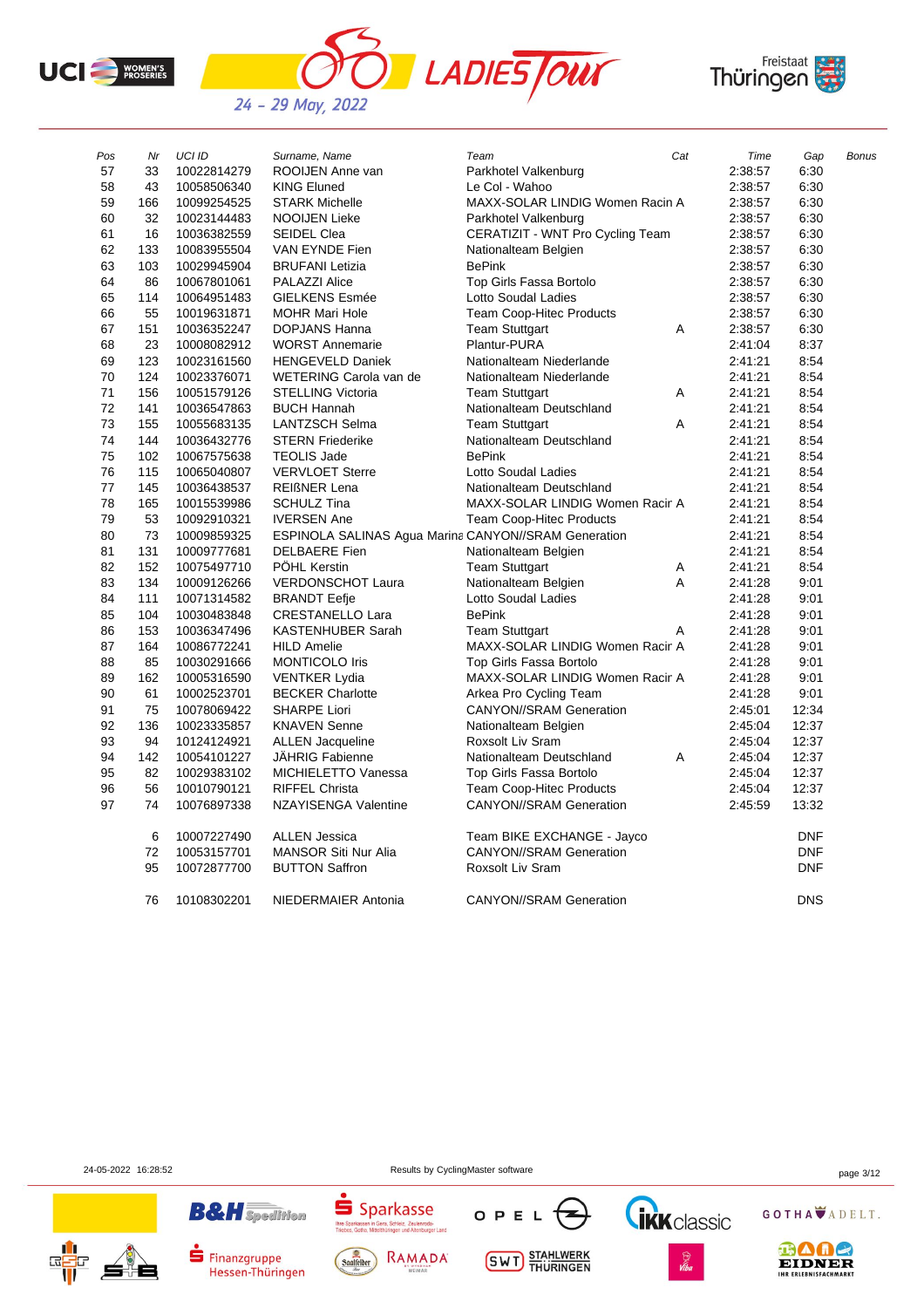





## **Individual Classification by Time after Stage 1 : Durch das Hofer Land**

| Pos            | Nr  | UCI ID      | Surname, Name                    | Team                             | Cat<br>Time  | Gap  | <b>Bonus</b> |
|----------------|-----|-------------|----------------------------------|----------------------------------|--------------|------|--------------|
| 1              | 2   | 10009115253 | <b>MANLY Alexandra</b>           | Team BIKE EXCHANGE - Jayco       | 2:32:14      |      | 10"3"        |
| 2              | 36  | 10016031858 | <b>MARKUS Femke</b>              | Parkhotel Valkenburg             | 2:32:21      | 0:07 | 6"           |
| 3              | 101 | 10030159607 | ZANARDI Silvia                   | <b>BePink</b>                    | 2:32:23      | 0:09 | 4"           |
| 4              | 1   | 10011138311 | ROSEMAN-GANNON Ruby              | Team BIKE EXCHANGE - Jayco       | 2:32:23      |      | 4"           |
| 5              | 42  | 10010199330 | <b>HOLDEN Elizabeth</b>          | Le Col - Wahoo                   | 2:32:25      | 0:11 | 2"           |
| 6              | 13  | 10007278822 | <b>CONFALONIERI Maria Giulia</b> | CERATIZIT - WNT Pro Cycling Team | 2:32:25      |      | 2"           |
| $\overline{7}$ | 34  | 10022772146 | <b>BREDEWOLD Mischa</b>          | Parkhotel Valkenburg             | 2:32:27      | 0:13 |              |
| 8              | 52  | 10010171543 | GASKJENN Ingvild                 | <b>Team Coop-Hitec Products</b>  | 2:32:27      |      |              |
| 9              | 14  | 10009639962 | <b>LACH Marta</b>                | CERATIZIT - WNT Pro Cycling Team | 2:32:27      |      |              |
| 10             | 21  | 10003293940 | <b>CANT Sanne</b>                | Plantur-PURA                     | 2:32:27      |      |              |
|                |     |             |                                  | Le Col - Wahoo                   |              |      |              |
| 11             | 45  | 10014189262 | <b>VERHULST Gladys</b>           |                                  | 2:32:27      |      |              |
| 12             | 146 | 10054429714 | <b>RIEDMANN Linda</b>            | Nationalteam Deutschland         | 2:32:27      |      |              |
| 13             | 143 | 10004603137 | <b>KASPER Romy</b>               | Nationalteam Deutschland         | 2:32:27      |      |              |
| 14             | 31  | 10022698485 | <b>GERRITSE Femke</b>            | Parkhotel Valkenburg             | 2:32:27      |      |              |
| 15             | 132 | 10064983920 | <b>GOOSSENS Marthe</b>           | Nationalteam Belgien             | 2:32:27      |      |              |
| 16             | 125 | 10059824126 | <b>EMPEL Fem van</b>             | Nationalteam Niederlande         | 2:32:27      |      |              |
| 17             | 22  | 10009857305 | <b>ALVARADO Ceylin</b>           | Plantur-PURA                     | 2:32:27      |      |              |
| 18             | 65  | 10009817895 | RICHIOUD Greta                   | Arkea Pro Cycling Team           | 2:32:27      |      |              |
| 19             | 63  | 10011033732 | <b>MORICHON Anaïs</b>            | Arkea Pro Cycling Team           | 2:32:27      |      |              |
| 20             | 24  | 10109439222 | <b>GHEKIERE Justine</b>          | Plantur-PURA                     | 2:32:27      |      |              |
| 21             | 71  | 10015334771 | <b>BAUERNFEIND Ricarda</b>       | <b>CANYON//SRAM Generation</b>   | 2:32:27      |      |              |
| 22             | 54  | 10020423332 | <b>JØRGENSEN Tiril</b>           | Team Coop-Hitec Products         | 2:32:27      |      |              |
| 23             | 126 | 10014217150 | <b>ADEGEEST Loes</b>             | Nationalteam Niederlande         | 2:32:27      |      |              |
| 24             | 135 | 10059925873 | <b>MEERTENS Lone</b>             | Nationalteam Belgien             | 2:32:27      |      |              |
| 25             | 154 | 10036382660 | <b>KRAHL Judith</b>              | <b>Team Stuttgart</b>            | Α<br>2:32:27 |      |              |
| 26             | 91  | 10087839746 | <b>FRAIN Nicole</b>              | Roxsolt Liv Sram                 | 2:32:27      |      |              |
| 27             | 84  | 10014963040 | SILVESTRI Debora                 | Top Girls Fassa Bortolo          | 2:32:27      |      |              |
| 28             | 51  | 10022447396 | <b>ANDERSSON Caroline</b>        | <b>Team Coop-Hitec Products</b>  | 2:32:27      |      |              |
| 29             | 4   | 10008672689 | FIDANZA Arianna                  | Team BIKE EXCHANGE - Jayco       | 2:32:27      |      |              |
| 30             | 83  | 10014963848 | <b>MARTURANO Greta</b>           | Top Girls Fassa Bortolo          | 2:32:27      |      |              |
| 31             | 35  | 10015510381 | HAAFTEN Kirstie van              | Parkhotel Valkenburg             | 2:32:27      |      |              |
|                |     |             |                                  |                                  |              |      |              |
| 32             | 113 | 10062630153 | <b>GEURTS Mijntje</b>            | Lotto Soudal Ladies              | 2:32:34      | 0:20 |              |
| 33             | 92  | 10014838051 | <b>BARROW Justine</b>            | Roxsolt Liv Sram                 | 2:32:34      |      |              |
| 34             | 46  | 10123257476 | AGT Eva van                      | Le Col - Wahoo                   | 2:32:34      |      |              |
| 35             | 62  | 10088433466 | <b>BIRIUKOVA Yulija</b>          | Arkea Pro Cycling Team           | 2:32:34      |      |              |
| 36             | 26  | 10016491596 | VELDE Julie van de               | Plantur-PURA                     | 2:32:34      |      |              |
| 37             | 161 | 10092556168 | <b>FOX Katharina</b>             | MAXX-SOLAR LINDIG Women Racii A  | 2:32:34      |      |              |
| 38             | 66  | 10066772861 | <b>FOUQUENET Amandine</b>        | Arkea Pro Cycling Team           | 2:32:34      |      |              |
| 39             | 44  | 10086486796 | <b>TOWERS Alice</b>              | Le Col - Wahoo                   | 2:32:34      |      |              |
| 40             | 64  | 10014322739 | <b>COSTON Morgane</b>            | Arkea Pro Cycling Team           | 2:32:41      | 0:27 |              |
| 41             | 122 | 10091217366 | <b>OUDEMAN Maud</b>              | Nationalteam Niederlande         | 2:32:41      |      |              |
| 42             | 41  | 10009750096 | <b>CHRISTIAN Anna</b>            | Le Col - Wahoo                   | 2:32:41      |      |              |
| 43             | 5   | 10078996780 | <b>CAMPBELL Teniel</b>           | Team BIKE EXCHANGE - Jayco       | 2:32:49      | 0:35 |              |
| 44             | 112 | 10009861951 | <b>DOCX Mieke</b>                | Lotto Soudal Ladies              | 2:36:21      | 4:07 |              |
| 45             | 116 | 10010200845 | <b>WATERREUS Kylie</b>           | Lotto Soudal Ladies              | 2:36:21      |      |              |
| 46             | 163 | 10048561416 | <b>SCHOPPE Olivia</b>            | MAXX-SOLAR LINDIG Women Racii A  | 2:36:21      |      |              |
| 47             | 93  | 10112270713 | <b>FIELD Matilda</b>             | Roxsolt Liv Sram                 | 2:36:21      |      |              |
| 48             | 106 | 10015335377 | HÁJKOVÁ Markéta                  | <b>BePink</b>                    | 2:36:21      |      |              |
| 49             | 81  | 10029808282 | <b>BARIANI</b> Giorgia           | Top Girls Fassa Bortolo          | 2:36:24      | 4:10 | 1"           |
| 50             | 3   | 10007808682 | <b>BAKER Georgia</b>             | Team BIKE EXCHANGE - Jayco       | 2:36:25      | 4:11 |              |
| 51             | 11  | 10004602935 | <b>BRENNAUER Lisa</b>            | CERATIZIT - WNT Pro Cycling Team | 2:36:25      |      |              |
| 52             | 121 | 10007917608 | JONG Thalita de                  | Nationalteam Niederlande         | Α<br>2:36:25 |      |              |
| 53             | 12  | 10010169220 | <b>BRAUßE Franziska</b>          | CERATIZIT - WNT Pro Cycling Team | 2:36:25      |      |              |
| 54             | 15  |             | TEUTENBERG Lea Lin               |                                  |              |      |              |
|                |     | 10016000536 |                                  | CERATIZIT - WNT Pro Cycling Team | 2:36:25      |      |              |
| 55             | 25  | 10009081204 | SÜßEMILCH Laura                  | Plantur-PURA                     | 2:36:25      |      |              |
| 56             | 105 | 10028734212 | <b>VITILLO Matilde</b>           | <b>BePink</b>                    | 2:36:25      |      |              |
| 57             | 33  | 10022814279 | ROOIJEN Anne van                 | Parkhotel Valkenburg             | 2:38:57      | 6:43 |              |
| 58             | 43  | 10058506340 | <b>KING Eluned</b>               | Le Col - Wahoo                   | 2:38:57      |      |              |
| 59             | 166 | 10099254525 | <b>STARK Michelle</b>            | MAXX-SOLAR LINDIG Women Racii A  | 2:38:57      |      |              |
| 60             | 32  | 10023144483 | <b>NOOIJEN Lieke</b>             | Parkhotel Valkenburg             | 2:38:57      |      |              |

24-05-2022 16:28:52 Results by CyclingMaster software page 4/12





**B&H** Spedition



 $S<sub>parkasse</sub>$ 

thre St

J d T K d SSC<br>Gera, Schleiz, Zeulenroda-<br>ttelthüringen und Altenburger Land







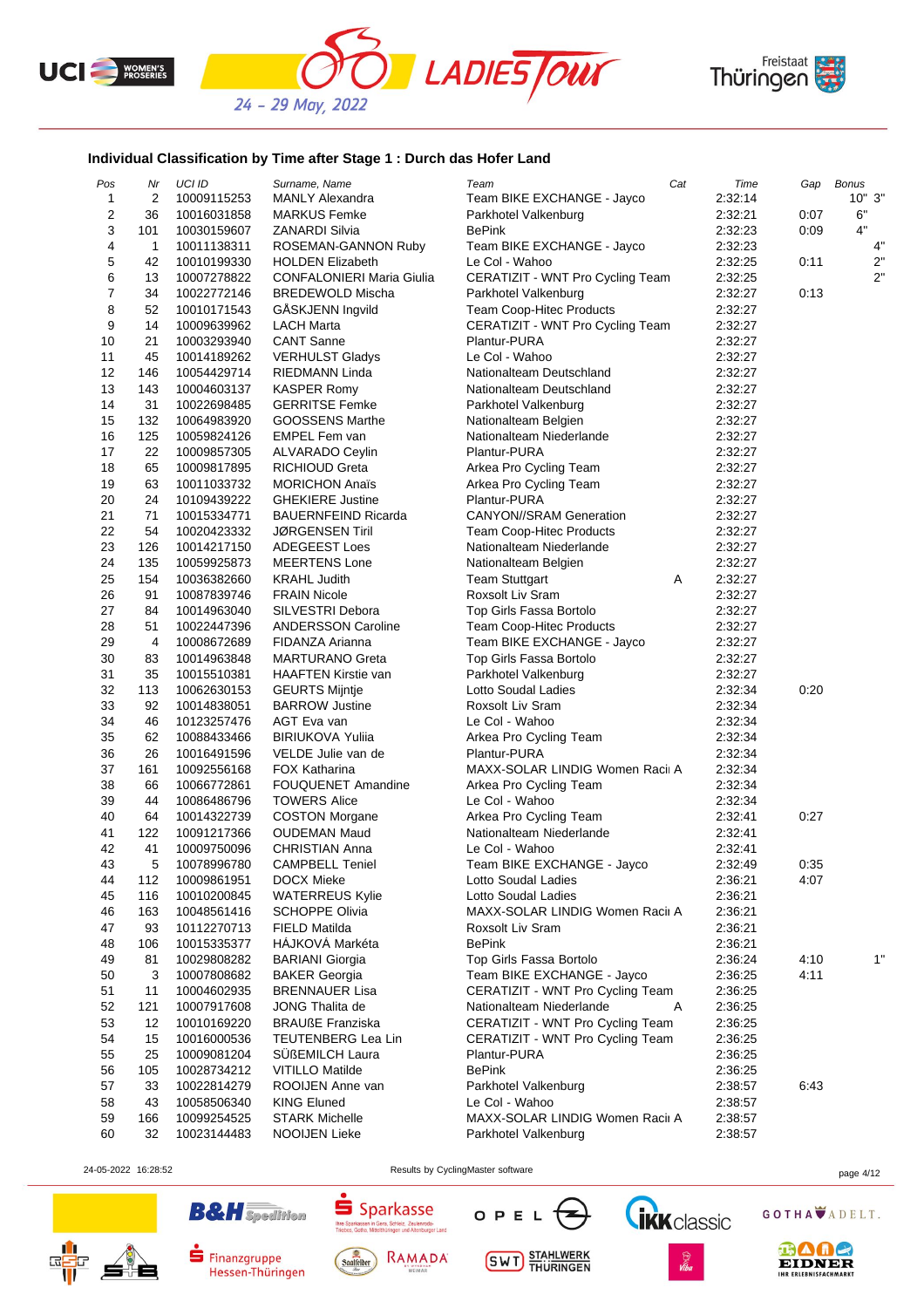





| Pos | Nr  | <b>UCI ID</b> | Surname, Name                                               | Team                             | Cat | Time    | Gap   | <b>Bonus</b> |
|-----|-----|---------------|-------------------------------------------------------------|----------------------------------|-----|---------|-------|--------------|
| 61  | 16  | 10036382559   | <b>SEIDEL Clea</b>                                          | CERATIZIT - WNT Pro Cycling Team |     | 2:38:57 |       |              |
| 62  | 133 | 10083955504   | VAN EYNDE Fien                                              | Nationalteam Belgien             |     | 2:38:57 |       |              |
| 63  | 103 | 10029945904   | <b>BRUFANI</b> Letizia                                      | <b>BePink</b>                    |     | 2:38:57 |       |              |
| 64  | 86  | 10067801061   | <b>PALAZZI Alice</b>                                        | Top Girls Fassa Bortolo          |     | 2:38:57 |       |              |
| 65  | 114 | 10064951483   | <b>GIELKENS Esmée</b>                                       | <b>Lotto Soudal Ladies</b>       |     | 2:38:57 |       |              |
| 66  | 55  | 10019631871   | <b>MOHR Mari Hole</b>                                       | <b>Team Coop-Hitec Products</b>  |     | 2:38:57 |       |              |
| 67  | 151 | 10036352247   | <b>DOPJANS Hanna</b>                                        | <b>Team Stuttgart</b>            | Α   | 2:38:57 |       |              |
| 68  | 23  | 10008082912   | <b>WORST Annemarie</b>                                      | Plantur-PURA                     |     | 2:41:04 | 8:50  |              |
| 69  | 123 | 10023161560   | <b>HENGEVELD Daniek</b>                                     | Nationalteam Niederlande         |     | 2:41:21 | 9:07  |              |
| 70  | 124 | 10023376071   | WETERING Carola van de                                      | Nationalteam Niederlande         |     | 2:41:21 |       |              |
| 71  | 156 | 10051579126   | <b>STELLING Victoria</b>                                    | <b>Team Stuttgart</b>            | Α   | 2:41:21 |       |              |
| 72  | 141 | 10036547863   | <b>BUCH Hannah</b>                                          | Nationalteam Deutschland         |     | 2:41:21 |       |              |
| 73  | 155 | 10055683135   | <b>LANTZSCH Selma</b>                                       | <b>Team Stuttgart</b>            | A   | 2:41:21 |       |              |
| 74  | 144 | 10036432776   | <b>STERN Friederike</b>                                     | Nationalteam Deutschland         |     | 2:41:21 |       |              |
| 75  | 102 | 10067575638   | <b>TEOLIS Jade</b>                                          | <b>BePink</b>                    |     | 2:41:21 |       |              |
| 76  | 115 | 10065040807   | <b>VERVLOET Sterre</b>                                      | <b>Lotto Soudal Ladies</b>       |     | 2:41:21 |       |              |
| 77  | 145 | 10036438537   | <b>REIßNER Lena</b>                                         | Nationalteam Deutschland         |     | 2:41:21 |       |              |
| 78  | 165 | 10015539986   | <b>SCHULZ Tina</b>                                          | MAXX-SOLAR LINDIG Women Racii A  |     | 2:41:21 |       |              |
| 79  | 53  | 10092910321   | <b>IVERSEN Ane</b>                                          | <b>Team Coop-Hitec Products</b>  |     | 2:41.21 |       |              |
| 80  | 73  | 10009859325   | <b>ESPINOLA SALINAS Agua Marina CANYON//SRAM Generation</b> |                                  |     | 2:41.21 |       |              |
| 81  | 131 | 10009777681   | <b>DELBAERE</b> Fien                                        | Nationalteam Belgien             |     | 2:41:21 |       |              |
| 82  | 152 | 10075497710   | PÖHL Kerstin                                                | <b>Team Stuttgart</b>            | Α   | 2:41:21 |       |              |
| 83  | 134 | 10009126266   | <b>VERDONSCHOT Laura</b>                                    | Nationalteam Belgien             | A   | 2:41:28 | 9:14  |              |
| 84  | 111 | 10071314582   | <b>BRANDT Eefje</b>                                         | Lotto Soudal Ladies              |     | 2:41:28 |       |              |
| 85  | 104 | 10030483848   | CRESTANELLO Lara                                            | <b>BePink</b>                    |     | 2:41:28 |       |              |
| 86  | 153 | 10036347496   | <b>KASTENHUBER Sarah</b>                                    | <b>Team Stuttgart</b>            | A   | 2:41:28 |       |              |
| 87  | 164 | 10086772241   | <b>HILD Amelie</b>                                          | MAXX-SOLAR LINDIG Women Racii A  |     | 2:41:28 |       |              |
| 88  | 85  | 10030291666   | MONTICOLO Iris                                              | Top Girls Fassa Bortolo          |     | 2:41:28 |       |              |
| 89  | 162 | 10005316590   | <b>VENTKER Lydia</b>                                        | MAXX-SOLAR LINDIG Women Racii A  |     | 2:41:28 |       |              |
| 90  | 61  | 10002523701   | <b>BECKER Charlotte</b>                                     | Arkea Pro Cycling Team           |     | 2:41:28 |       |              |
| 91  | 75  | 10078069422   | <b>SHARPE Liori</b>                                         | <b>CANYON//SRAM Generation</b>   |     | 2:45:01 | 12:47 |              |
| 92  | 136 | 10023335857   | <b>KNAVEN Senne</b>                                         | Nationalteam Belgien             |     | 2:45:04 | 12:50 |              |
| 93  | 94  | 10124124921   | <b>ALLEN Jacqueline</b>                                     | Roxsolt Liv Sram                 |     | 2:45:04 |       |              |
| 94  | 142 | 10054101227   | JÄHRIG Fabienne                                             | Nationalteam Deutschland         | Α   | 2:45:04 |       |              |
| 95  | 82  | 10029383102   | MICHIELETTO Vanessa                                         | Top Girls Fassa Bortolo          |     | 2:45:04 |       |              |
| 96  | 56  | 10010790121   | <b>RIFFEL Christa</b>                                       | <b>Team Coop-Hitec Products</b>  |     | 2:45:04 |       |              |
| 97  | 74  | 10076897338   | <b>NZAYISENGA Valentine</b>                                 | <b>CANYON//SRAM Generation</b>   |     | 2:45:59 | 13:45 |              |

24-05-2022 16:28:52 Results by CyclingMaster software page 5/12

![](_page_4_Picture_7.jpeg)

**B&H** Spedition  $\blacksquare$  Finanzgruppe

Hessen-Thüringen

![](_page_4_Picture_9.jpeg)

Sparkassen in Gera, Schleiz, Zeulenroda-

![](_page_4_Picture_10.jpeg)

**SWT** STAHLWERK

![](_page_4_Picture_11.jpeg)

![](_page_4_Picture_12.jpeg)

EIDNER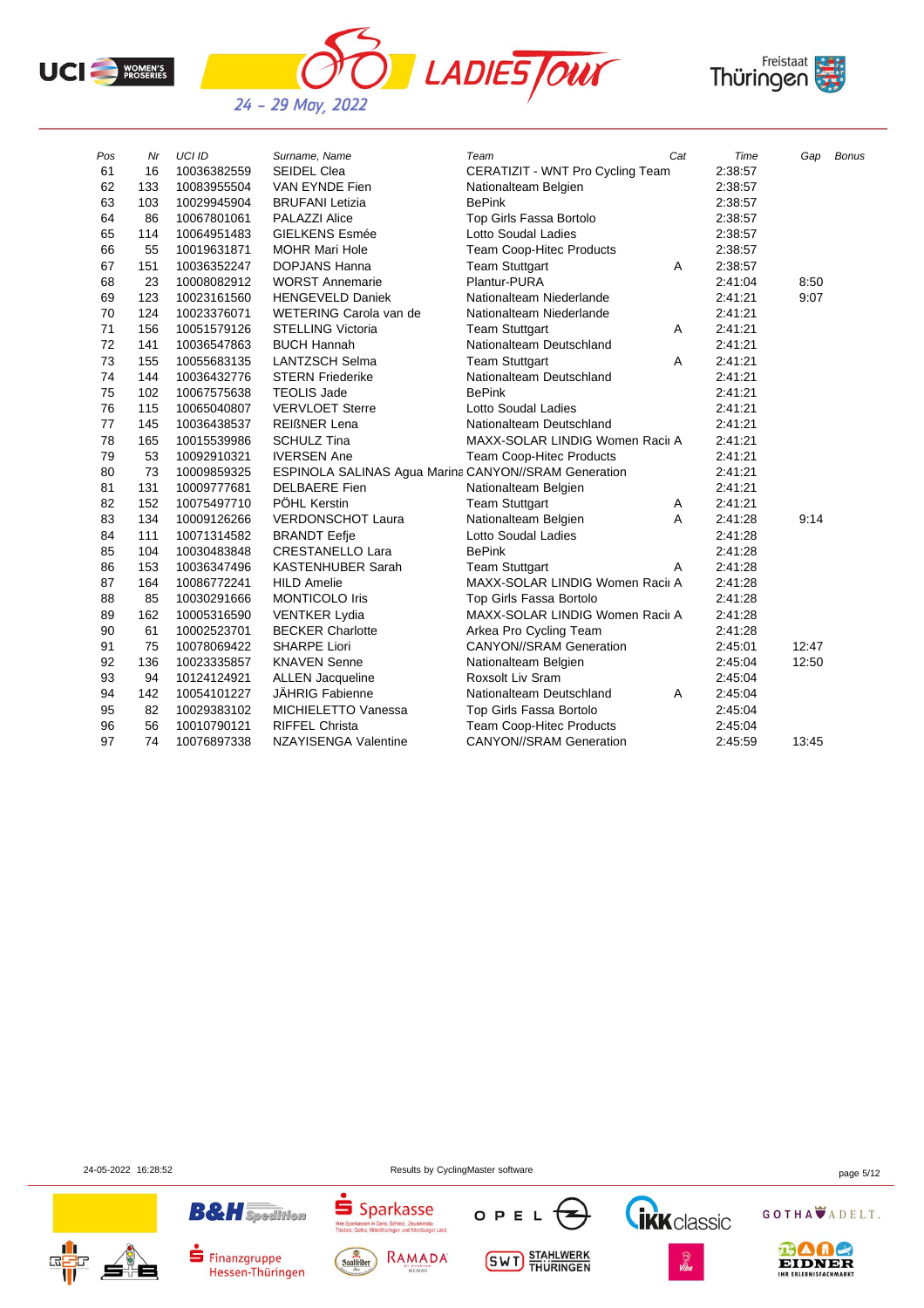![](_page_5_Picture_0.jpeg)

![](_page_5_Picture_1.jpeg)

![](_page_5_Picture_2.jpeg)

## **Young Riders Result Stage 1 : Durch das Hofer Land**

| Pos            | Nr  | UCI ID      | Surname, Name               | Team                             | Time    | Gap        |
|----------------|-----|-------------|-----------------------------|----------------------------------|---------|------------|
| $\mathbf{1}$   | 101 | 10030159607 | <b>ZANARDI Silvia</b>       | <b>BePink</b>                    | 2:32:27 |            |
| $\overline{2}$ | 34  | 10022772146 | <b>BREDEWOLD Mischa</b>     | Parkhotel Valkenburg             | 2:32:27 |            |
| 3              | 146 | 10054429714 | RIEDMANN Linda              | Nationalteam Deutschland         | 2:32:27 |            |
| 4              | 31  | 10022698485 | <b>GERRITSE Femke</b>       | Parkhotel Valkenburg             | 2:32:27 |            |
| 5              | 132 | 10064983920 | <b>GOOSSENS Marthe</b>      | Nationalteam Belgien             | 2:32:27 |            |
| 6              | 125 | 10059824126 | <b>EMPEL Fem van</b>        | Nationalteam Niederlande         | 2:32:27 |            |
| 7              | 71  | 10015334771 | <b>BAUERNFEIND Ricarda</b>  | <b>CANYON//SRAM Generation</b>   | 2:32:27 |            |
| 8              | 54  | 10020423332 | <b>JØRGENSEN Tiril</b>      | <b>Team Coop-Hitec Products</b>  | 2:32:27 |            |
| 9              | 154 | 10036382660 | <b>KRAHL Judith</b>         | <b>Team Stuttgart</b>            | 2:32:27 |            |
| 10             | 51  | 10022447396 | <b>ANDERSSON Caroline</b>   | <b>Team Coop-Hitec Products</b>  | 2:32:27 |            |
| 11             | 113 | 10062630153 | <b>GEURTS Mijntje</b>       | Lotto Soudal Ladies              | 2:32:34 | 0:07       |
| 12             | 66  | 10066772861 | <b>FOUQUENET Amandine</b>   | Arkea Pro Cycling Team           | 2:32:34 | 0:07       |
| 13             | 44  | 10086486796 | <b>TOWERS Alice</b>         | Le Col - Wahoo                   | 2:32:34 | 0:07       |
| 14             | 122 | 10091217366 | <b>OUDEMAN Maud</b>         | Nationalteam Niederlande         | 2:32:41 | 0:14       |
| 15             | 163 | 10048561416 | <b>SCHOPPE Olivia</b>       | MAXX-SOLAR LINDIG Women Racing   | 2:36:21 | 3:54       |
| 16             | 106 | 10015335377 | HÁJKOVÁ Markéta             | <b>BePink</b>                    | 2:36:21 | 3:54       |
| 17             | 105 | 10028734212 | <b>VITILLO Matilde</b>      | <b>BePink</b>                    | 2.36.25 | 3:58       |
| 18             | 81  | 10029808282 | <b>BARIANI Giorgia</b>      | Top Girls Fassa Bortolo          | 2:36:25 | 3:58       |
| 19             | 33  | 10022814279 | ROOIJEN Anne van            | Parkhotel Valkenburg             | 2:38:57 | 6:30       |
| 20             | 43  | 10058506340 | <b>KING Eluned</b>          | Le Col - Wahoo                   | 2:38:57 | 6:30       |
| 21             | 32  | 10023144483 | <b>NOOIJEN Lieke</b>        | Parkhotel Valkenburg             | 2:38:57 | 6:30       |
| 22             | 16  | 10036382559 | SEIDEL Clea                 | CERATIZIT - WNT Pro Cycling Team | 2:38:57 | 6:30       |
| 23             | 103 | 10029945904 | <b>BRUFANI Letizia</b>      | <b>BePink</b>                    | 2:38:57 | 6:30       |
| 24             | 86  | 10067801061 | <b>PALAZZI Alice</b>        | Top Girls Fassa Bortolo          | 2:38:57 | 6:30       |
| 25             | 114 | 10064951483 | <b>GIELKENS Esmée</b>       | Lotto Soudal Ladies              | 2:38:57 | 6:30       |
| 26             | 55  | 10019631871 | <b>MOHR Mari Hole</b>       | Team Coop-Hitec Products         | 2:38:57 | 6:30       |
| 27             | 151 | 10036352247 | DOPJANS Hanna               | <b>Team Stuttgart</b>            | 2:38:57 | 6:30       |
| 28             | 123 | 10023161560 | <b>HENGEVELD Daniek</b>     | Nationalteam Niederlande         | 2:41:21 | 8:54       |
| 29             | 124 | 10023376071 | WETERING Carola van de      | Nationalteam Niederlande         | 2:41:21 | 8:54       |
| 30             | 156 | 10051579126 | <b>STELLING Victoria</b>    | <b>Team Stuttgart</b>            | 2:41:21 | 8:54       |
| 31             | 141 | 10036547863 | <b>BUCH Hannah</b>          | Nationalteam Deutschland         | 2:41:21 | 8:54       |
| 32             | 155 | 10055683135 | <b>LANTZSCH Selma</b>       | <b>Team Stuttgart</b>            | 2:41:21 | 8:54       |
| 33             | 144 | 10036432776 | <b>STERN Friederike</b>     | Nationalteam Deutschland         | 2:41:21 | 8:54       |
| 34             | 102 | 10067575638 | <b>TEOLIS Jade</b>          | <b>BePink</b>                    | 2:41:21 | 8:54       |
| 35             | 115 | 10065040807 | <b>VERVLOET Sterre</b>      | Lotto Soudal Ladies              | 2:41:21 | 8:54       |
| 36             | 145 | 10036438537 | <b>REIBNER Lena</b>         | Nationalteam Deutschland         | 2:41:21 | 8:54       |
| 37             | 111 | 10071314582 | <b>BRANDT Eefje</b>         | Lotto Soudal Ladies              | 2:41:28 | 9:01       |
| 38             | 104 | 10030483848 | <b>CRESTANELLO Lara</b>     | <b>BePink</b>                    | 2:41:28 | 9:01       |
| 39             | 153 | 10036347496 | <b>KASTENHUBER Sarah</b>    | <b>Team Stuttgart</b>            | 2:41:28 | 9:01       |
| 40             | 85  | 10030291666 | <b>MONTICOLO Iris</b>       | Top Girls Fassa Bortolo          | 2:41:28 | 9:01       |
| 41             | 75  | 10078069422 | <b>SHARPE Liori</b>         | <b>CANYON//SRAM Generation</b>   | 2:45:01 | 12:34      |
| 42             | 136 | 10023335857 | <b>KNAVEN Senne</b>         | Nationalteam Belgien             | 2:45:04 | 12:37      |
| 43             | 142 | 10054101227 | JÄHRIG Fabienne             | Nationalteam Deutschland         | 2:45:04 | 12:37      |
| 44             | 74  | 10076897338 | <b>NZAYISENGA Valentine</b> | <b>CANYON//SRAM Generation</b>   | 2:45:59 | 13:32      |
|                |     |             |                             |                                  |         |            |
|                | 72  | 10053157701 | <b>MANSOR Siti Nur Alia</b> | <b>CANYON//SRAM Generation</b>   |         | <b>DNF</b> |

24-05-2022 16:28:52 Results by CyclingMaster software page 6/12

![](_page_5_Picture_7.jpeg)

![](_page_5_Picture_8.jpeg)

![](_page_5_Picture_9.jpeg)

Hessen-Thüringen

![](_page_5_Picture_10.jpeg)

![](_page_5_Picture_11.jpeg)

**SWT** STAHLWERK

![](_page_5_Picture_12.jpeg)

![](_page_5_Picture_13.jpeg)

![](_page_5_Picture_14.jpeg)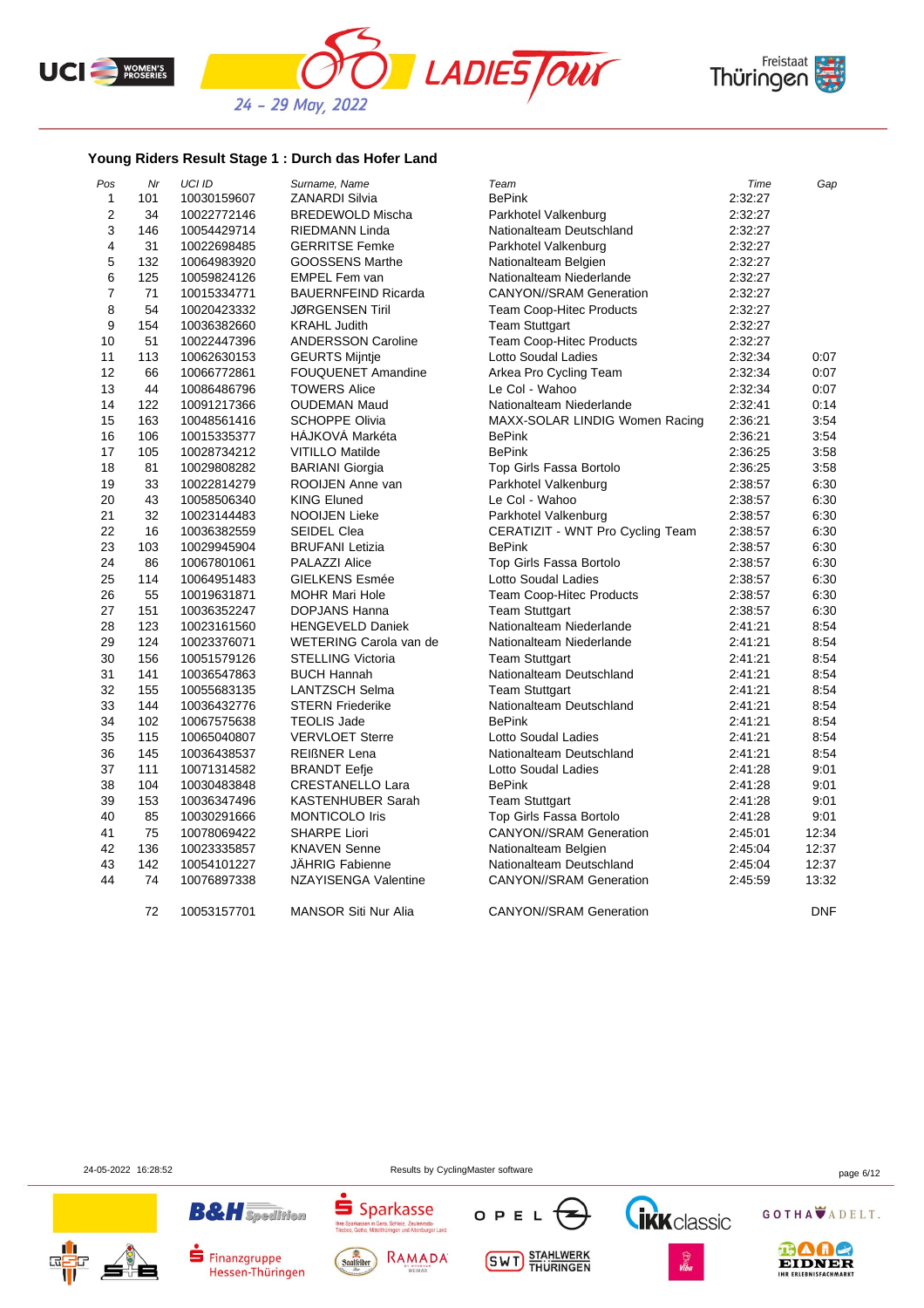![](_page_6_Picture_0.jpeg)

![](_page_6_Picture_1.jpeg)

![](_page_6_Picture_2.jpeg)

## **Young Riders Classification after Stage 1 : Durch das Hofer Land**

| <b>BePink</b><br>1<br>101<br>10030159607<br><b>ZANARDI Silvia</b><br>2:32:23<br>$\overline{2}$<br>34<br>2:32:27<br>10022772146<br><b>BREDEWOLD Mischa</b><br>Parkhotel Valkenburg<br>0:04<br>3<br>0:04<br>146<br>Nationalteam Deutschland<br>2:32:27<br>10054429714<br>RIEDMANN Linda<br>4<br>31<br>0:04<br>10022698485<br><b>GERRITSE Femke</b><br>Parkhotel Valkenburg<br>2:32:27<br>5<br>132<br><b>GOOSSENS Marthe</b><br>0:04<br>10064983920<br>Nationalteam Belgien<br>2:32:27<br>6<br>0:04<br>125<br><b>EMPEL Fem van</b><br>Nationalteam Niederlande<br>2:32:27<br>10059824126<br>$\overline{7}$<br>0:04<br>71<br><b>CANYON//SRAM Generation</b><br><b>BAUERNFEIND Ricarda</b><br>2:32:27<br>10015334771<br>8<br>54<br>0:04<br>10020423332<br><b>JØRGENSEN Tiril</b><br><b>Team Coop-Hitec Products</b><br>2:32:27<br>9<br>0:04<br>154<br><b>KRAHL Judith</b><br>2:32:27<br>10036382660<br><b>Team Stuttgart</b><br>51<br>0:04<br>10<br><b>ANDERSSON Caroline</b><br>Team Coop-Hitec Products<br>10022447396<br>2:32:27<br>11<br>113<br>Lotto Soudal Ladies<br>0:11<br>10062630153<br><b>GEURTS Mijntje</b><br>2:32:34<br>12<br>0:11<br>66<br>Arkea Pro Cycling Team<br>2:32:34<br>10066772861<br><b>FOUQUENET Amandine</b><br>13<br>44<br>Le Col - Wahoo<br>0:11<br>10086486796<br><b>TOWERS Alice</b><br>2:32:34<br>14<br>122<br>2:32:41<br>0:18<br>10091217366<br><b>OUDEMAN Maud</b><br>Nationalteam Niederlande<br>15<br>3:58<br>163<br><b>SCHOPPE Olivia</b><br>MAXX-SOLAR LINDIG Women Racing<br>2:36:21<br>10048561416<br>16<br>106<br>HÁJKOVÁ Markéta<br><b>BePink</b><br>3:58<br>10015335377<br>2:36:21<br>17<br>4:01<br>81<br><b>BARIANI</b> Giorgia<br>Top Girls Fassa Bortolo<br>2:36:24<br>10029808282<br>18<br><b>BePink</b><br>4:02<br>105<br><b>VITILLO Matilde</b><br>2:36:25<br>10028734212<br>6:34<br>19<br>33<br>ROOIJEN Anne van<br>10022814279<br>Parkhotel Valkenburg<br>2:38:57<br>20<br>43<br>6:34<br>10058506340<br><b>KING Eluned</b><br>Le Col - Wahoo<br>2:38:57<br>21<br>32<br>6:34<br><b>NOOIJEN Lieke</b><br>2:38:57<br>10023144483<br>Parkhotel Valkenburg<br>22<br>16<br>SEIDEL Clea<br>CERATIZIT - WNT Pro Cycling Team<br>6:34<br>10036382559<br>2:38:57<br>23<br>103<br>6:34<br>10029945904<br><b>BRUFANI</b> Letizia<br><b>BePink</b><br>2:38:57<br>24<br>PALAZZI Alice<br>6:34<br>86<br>Top Girls Fassa Bortolo<br>2:38:57<br>10067801061<br>25<br>114<br><b>GIELKENS Esmée</b><br>Lotto Soudal Ladies<br>6:34<br>10064951483<br>2:38:57<br>26<br>55<br>6:34<br><b>MOHR Mari Hole</b><br><b>Team Coop-Hitec Products</b><br>10019631871<br>2:38:57<br>27<br>6:34<br>151<br><b>DOPJANS Hanna</b><br><b>Team Stuttgart</b><br>2:38:57<br>10036352247<br>28<br>123<br><b>HENGEVELD Daniek</b><br>Nationalteam Niederlande<br>8:58<br>10023161560<br>2:41:21<br>29<br>124<br>8:58<br>WETERING Carola van de<br>Nationalteam Niederlande<br>2:41:21<br>10023376071<br>8:58<br>30<br>156<br><b>STELLING Victoria</b><br><b>Team Stuttgart</b><br>2:41:21<br>10051579126<br>31<br>Nationalteam Deutschland<br>8:58<br>141<br>10036547863<br><b>BUCH Hannah</b><br>2:41:21<br>32<br>155<br>8:58<br>10055683135<br><b>LANTZSCH Selma</b><br><b>Team Stuttgart</b><br>2:41:21<br>33<br>144<br>10036432776<br><b>STERN Friederike</b><br>Nationalteam Deutschland<br>8:58<br>2:41:21<br>34<br>102<br><b>TEOLIS Jade</b><br><b>BePink</b><br>8:58<br>10067575638<br>2:41:21<br>35<br>115<br>Lotto Soudal Ladies<br>8:58<br><b>VERVLOET Sterre</b><br>2:41:21<br>10065040807<br>36<br>8:58<br>145<br><b>REIßNER Lena</b><br>Nationalteam Deutschland<br>10036438537<br>2:41:21<br>37<br>111<br>Lotto Soudal Ladies<br>9:05<br>10071314582<br><b>BRANDT Eefje</b><br>2:41:28<br>38<br>104<br><b>BePink</b><br>9:05<br><b>CRESTANELLO Lara</b><br>10030483848<br>2:41:28<br>39<br>153<br><b>KASTENHUBER Sarah</b><br>9:05<br>10036347496<br><b>Team Stuttgart</b><br>2:41:28<br>40<br>85<br><b>MONTICOLO Iris</b><br>9:05<br>10030291666<br>Top Girls Fassa Bortolo<br>2:41:28<br>41<br>75<br><b>SHARPE Liori</b><br>12:38<br>10078069422<br><b>CANYON//SRAM Generation</b><br>2:45:01<br>42<br>136<br><b>KNAVEN Senne</b><br>Nationalteam Belgien<br>12:41<br>10023335857<br>2:45:04<br>43<br>142<br><b>JÄHRIG Fabienne</b><br>Nationalteam Deutschland<br>12:41<br>10054101227<br>2:45:04 | 44<br>74<br>10076897338<br>NZAYISENGA Valentine<br><b>CANYON//SRAM Generation</b><br>2:45:59 | Pos | Nr | UCI ID | Surname, Name | Team | Time | Gap |
|-----------------------------------------------------------------------------------------------------------------------------------------------------------------------------------------------------------------------------------------------------------------------------------------------------------------------------------------------------------------------------------------------------------------------------------------------------------------------------------------------------------------------------------------------------------------------------------------------------------------------------------------------------------------------------------------------------------------------------------------------------------------------------------------------------------------------------------------------------------------------------------------------------------------------------------------------------------------------------------------------------------------------------------------------------------------------------------------------------------------------------------------------------------------------------------------------------------------------------------------------------------------------------------------------------------------------------------------------------------------------------------------------------------------------------------------------------------------------------------------------------------------------------------------------------------------------------------------------------------------------------------------------------------------------------------------------------------------------------------------------------------------------------------------------------------------------------------------------------------------------------------------------------------------------------------------------------------------------------------------------------------------------------------------------------------------------------------------------------------------------------------------------------------------------------------------------------------------------------------------------------------------------------------------------------------------------------------------------------------------------------------------------------------------------------------------------------------------------------------------------------------------------------------------------------------------------------------------------------------------------------------------------------------------------------------------------------------------------------------------------------------------------------------------------------------------------------------------------------------------------------------------------------------------------------------------------------------------------------------------------------------------------------------------------------------------------------------------------------------------------------------------------------------------------------------------------------------------------------------------------------------------------------------------------------------------------------------------------------------------------------------------------------------------------------------------------------------------------------------------------------------------------------------------------------------------------------------------------------------------------------------------------------------------------------------------------------------------------------------------------------------------------------------------------------------------------------------------------------------------------------------------------------------------------------------------------------------------------------------------------------------------------------------------------------------------------------------------------------------------------------------------------------------------------------------------------------------------------------------------------------------------------------------------------------------------------------|----------------------------------------------------------------------------------------------|-----|----|--------|---------------|------|------|-----|
|                                                                                                                                                                                                                                                                                                                                                                                                                                                                                                                                                                                                                                                                                                                                                                                                                                                                                                                                                                                                                                                                                                                                                                                                                                                                                                                                                                                                                                                                                                                                                                                                                                                                                                                                                                                                                                                                                                                                                                                                                                                                                                                                                                                                                                                                                                                                                                                                                                                                                                                                                                                                                                                                                                                                                                                                                                                                                                                                                                                                                                                                                                                                                                                                                                                                                                                                                                                                                                                                                                                                                                                                                                                                                                                                                                                                                                                                                                                                                                                                                                                                                                                                                                                                                                                                                                                             |                                                                                              |     |    |        |               |      |      |     |
|                                                                                                                                                                                                                                                                                                                                                                                                                                                                                                                                                                                                                                                                                                                                                                                                                                                                                                                                                                                                                                                                                                                                                                                                                                                                                                                                                                                                                                                                                                                                                                                                                                                                                                                                                                                                                                                                                                                                                                                                                                                                                                                                                                                                                                                                                                                                                                                                                                                                                                                                                                                                                                                                                                                                                                                                                                                                                                                                                                                                                                                                                                                                                                                                                                                                                                                                                                                                                                                                                                                                                                                                                                                                                                                                                                                                                                                                                                                                                                                                                                                                                                                                                                                                                                                                                                                             |                                                                                              |     |    |        |               |      |      |     |
|                                                                                                                                                                                                                                                                                                                                                                                                                                                                                                                                                                                                                                                                                                                                                                                                                                                                                                                                                                                                                                                                                                                                                                                                                                                                                                                                                                                                                                                                                                                                                                                                                                                                                                                                                                                                                                                                                                                                                                                                                                                                                                                                                                                                                                                                                                                                                                                                                                                                                                                                                                                                                                                                                                                                                                                                                                                                                                                                                                                                                                                                                                                                                                                                                                                                                                                                                                                                                                                                                                                                                                                                                                                                                                                                                                                                                                                                                                                                                                                                                                                                                                                                                                                                                                                                                                                             |                                                                                              |     |    |        |               |      |      |     |
|                                                                                                                                                                                                                                                                                                                                                                                                                                                                                                                                                                                                                                                                                                                                                                                                                                                                                                                                                                                                                                                                                                                                                                                                                                                                                                                                                                                                                                                                                                                                                                                                                                                                                                                                                                                                                                                                                                                                                                                                                                                                                                                                                                                                                                                                                                                                                                                                                                                                                                                                                                                                                                                                                                                                                                                                                                                                                                                                                                                                                                                                                                                                                                                                                                                                                                                                                                                                                                                                                                                                                                                                                                                                                                                                                                                                                                                                                                                                                                                                                                                                                                                                                                                                                                                                                                                             |                                                                                              |     |    |        |               |      |      |     |
|                                                                                                                                                                                                                                                                                                                                                                                                                                                                                                                                                                                                                                                                                                                                                                                                                                                                                                                                                                                                                                                                                                                                                                                                                                                                                                                                                                                                                                                                                                                                                                                                                                                                                                                                                                                                                                                                                                                                                                                                                                                                                                                                                                                                                                                                                                                                                                                                                                                                                                                                                                                                                                                                                                                                                                                                                                                                                                                                                                                                                                                                                                                                                                                                                                                                                                                                                                                                                                                                                                                                                                                                                                                                                                                                                                                                                                                                                                                                                                                                                                                                                                                                                                                                                                                                                                                             |                                                                                              |     |    |        |               |      |      |     |
|                                                                                                                                                                                                                                                                                                                                                                                                                                                                                                                                                                                                                                                                                                                                                                                                                                                                                                                                                                                                                                                                                                                                                                                                                                                                                                                                                                                                                                                                                                                                                                                                                                                                                                                                                                                                                                                                                                                                                                                                                                                                                                                                                                                                                                                                                                                                                                                                                                                                                                                                                                                                                                                                                                                                                                                                                                                                                                                                                                                                                                                                                                                                                                                                                                                                                                                                                                                                                                                                                                                                                                                                                                                                                                                                                                                                                                                                                                                                                                                                                                                                                                                                                                                                                                                                                                                             |                                                                                              |     |    |        |               |      |      |     |
|                                                                                                                                                                                                                                                                                                                                                                                                                                                                                                                                                                                                                                                                                                                                                                                                                                                                                                                                                                                                                                                                                                                                                                                                                                                                                                                                                                                                                                                                                                                                                                                                                                                                                                                                                                                                                                                                                                                                                                                                                                                                                                                                                                                                                                                                                                                                                                                                                                                                                                                                                                                                                                                                                                                                                                                                                                                                                                                                                                                                                                                                                                                                                                                                                                                                                                                                                                                                                                                                                                                                                                                                                                                                                                                                                                                                                                                                                                                                                                                                                                                                                                                                                                                                                                                                                                                             |                                                                                              |     |    |        |               |      |      |     |
|                                                                                                                                                                                                                                                                                                                                                                                                                                                                                                                                                                                                                                                                                                                                                                                                                                                                                                                                                                                                                                                                                                                                                                                                                                                                                                                                                                                                                                                                                                                                                                                                                                                                                                                                                                                                                                                                                                                                                                                                                                                                                                                                                                                                                                                                                                                                                                                                                                                                                                                                                                                                                                                                                                                                                                                                                                                                                                                                                                                                                                                                                                                                                                                                                                                                                                                                                                                                                                                                                                                                                                                                                                                                                                                                                                                                                                                                                                                                                                                                                                                                                                                                                                                                                                                                                                                             |                                                                                              |     |    |        |               |      |      |     |
|                                                                                                                                                                                                                                                                                                                                                                                                                                                                                                                                                                                                                                                                                                                                                                                                                                                                                                                                                                                                                                                                                                                                                                                                                                                                                                                                                                                                                                                                                                                                                                                                                                                                                                                                                                                                                                                                                                                                                                                                                                                                                                                                                                                                                                                                                                                                                                                                                                                                                                                                                                                                                                                                                                                                                                                                                                                                                                                                                                                                                                                                                                                                                                                                                                                                                                                                                                                                                                                                                                                                                                                                                                                                                                                                                                                                                                                                                                                                                                                                                                                                                                                                                                                                                                                                                                                             |                                                                                              |     |    |        |               |      |      |     |
|                                                                                                                                                                                                                                                                                                                                                                                                                                                                                                                                                                                                                                                                                                                                                                                                                                                                                                                                                                                                                                                                                                                                                                                                                                                                                                                                                                                                                                                                                                                                                                                                                                                                                                                                                                                                                                                                                                                                                                                                                                                                                                                                                                                                                                                                                                                                                                                                                                                                                                                                                                                                                                                                                                                                                                                                                                                                                                                                                                                                                                                                                                                                                                                                                                                                                                                                                                                                                                                                                                                                                                                                                                                                                                                                                                                                                                                                                                                                                                                                                                                                                                                                                                                                                                                                                                                             |                                                                                              |     |    |        |               |      |      |     |
|                                                                                                                                                                                                                                                                                                                                                                                                                                                                                                                                                                                                                                                                                                                                                                                                                                                                                                                                                                                                                                                                                                                                                                                                                                                                                                                                                                                                                                                                                                                                                                                                                                                                                                                                                                                                                                                                                                                                                                                                                                                                                                                                                                                                                                                                                                                                                                                                                                                                                                                                                                                                                                                                                                                                                                                                                                                                                                                                                                                                                                                                                                                                                                                                                                                                                                                                                                                                                                                                                                                                                                                                                                                                                                                                                                                                                                                                                                                                                                                                                                                                                                                                                                                                                                                                                                                             |                                                                                              |     |    |        |               |      |      |     |
|                                                                                                                                                                                                                                                                                                                                                                                                                                                                                                                                                                                                                                                                                                                                                                                                                                                                                                                                                                                                                                                                                                                                                                                                                                                                                                                                                                                                                                                                                                                                                                                                                                                                                                                                                                                                                                                                                                                                                                                                                                                                                                                                                                                                                                                                                                                                                                                                                                                                                                                                                                                                                                                                                                                                                                                                                                                                                                                                                                                                                                                                                                                                                                                                                                                                                                                                                                                                                                                                                                                                                                                                                                                                                                                                                                                                                                                                                                                                                                                                                                                                                                                                                                                                                                                                                                                             |                                                                                              |     |    |        |               |      |      |     |
|                                                                                                                                                                                                                                                                                                                                                                                                                                                                                                                                                                                                                                                                                                                                                                                                                                                                                                                                                                                                                                                                                                                                                                                                                                                                                                                                                                                                                                                                                                                                                                                                                                                                                                                                                                                                                                                                                                                                                                                                                                                                                                                                                                                                                                                                                                                                                                                                                                                                                                                                                                                                                                                                                                                                                                                                                                                                                                                                                                                                                                                                                                                                                                                                                                                                                                                                                                                                                                                                                                                                                                                                                                                                                                                                                                                                                                                                                                                                                                                                                                                                                                                                                                                                                                                                                                                             |                                                                                              |     |    |        |               |      |      |     |
|                                                                                                                                                                                                                                                                                                                                                                                                                                                                                                                                                                                                                                                                                                                                                                                                                                                                                                                                                                                                                                                                                                                                                                                                                                                                                                                                                                                                                                                                                                                                                                                                                                                                                                                                                                                                                                                                                                                                                                                                                                                                                                                                                                                                                                                                                                                                                                                                                                                                                                                                                                                                                                                                                                                                                                                                                                                                                                                                                                                                                                                                                                                                                                                                                                                                                                                                                                                                                                                                                                                                                                                                                                                                                                                                                                                                                                                                                                                                                                                                                                                                                                                                                                                                                                                                                                                             |                                                                                              |     |    |        |               |      |      |     |
|                                                                                                                                                                                                                                                                                                                                                                                                                                                                                                                                                                                                                                                                                                                                                                                                                                                                                                                                                                                                                                                                                                                                                                                                                                                                                                                                                                                                                                                                                                                                                                                                                                                                                                                                                                                                                                                                                                                                                                                                                                                                                                                                                                                                                                                                                                                                                                                                                                                                                                                                                                                                                                                                                                                                                                                                                                                                                                                                                                                                                                                                                                                                                                                                                                                                                                                                                                                                                                                                                                                                                                                                                                                                                                                                                                                                                                                                                                                                                                                                                                                                                                                                                                                                                                                                                                                             |                                                                                              |     |    |        |               |      |      |     |
|                                                                                                                                                                                                                                                                                                                                                                                                                                                                                                                                                                                                                                                                                                                                                                                                                                                                                                                                                                                                                                                                                                                                                                                                                                                                                                                                                                                                                                                                                                                                                                                                                                                                                                                                                                                                                                                                                                                                                                                                                                                                                                                                                                                                                                                                                                                                                                                                                                                                                                                                                                                                                                                                                                                                                                                                                                                                                                                                                                                                                                                                                                                                                                                                                                                                                                                                                                                                                                                                                                                                                                                                                                                                                                                                                                                                                                                                                                                                                                                                                                                                                                                                                                                                                                                                                                                             |                                                                                              |     |    |        |               |      |      |     |
|                                                                                                                                                                                                                                                                                                                                                                                                                                                                                                                                                                                                                                                                                                                                                                                                                                                                                                                                                                                                                                                                                                                                                                                                                                                                                                                                                                                                                                                                                                                                                                                                                                                                                                                                                                                                                                                                                                                                                                                                                                                                                                                                                                                                                                                                                                                                                                                                                                                                                                                                                                                                                                                                                                                                                                                                                                                                                                                                                                                                                                                                                                                                                                                                                                                                                                                                                                                                                                                                                                                                                                                                                                                                                                                                                                                                                                                                                                                                                                                                                                                                                                                                                                                                                                                                                                                             |                                                                                              |     |    |        |               |      |      |     |
|                                                                                                                                                                                                                                                                                                                                                                                                                                                                                                                                                                                                                                                                                                                                                                                                                                                                                                                                                                                                                                                                                                                                                                                                                                                                                                                                                                                                                                                                                                                                                                                                                                                                                                                                                                                                                                                                                                                                                                                                                                                                                                                                                                                                                                                                                                                                                                                                                                                                                                                                                                                                                                                                                                                                                                                                                                                                                                                                                                                                                                                                                                                                                                                                                                                                                                                                                                                                                                                                                                                                                                                                                                                                                                                                                                                                                                                                                                                                                                                                                                                                                                                                                                                                                                                                                                                             |                                                                                              |     |    |        |               |      |      |     |
|                                                                                                                                                                                                                                                                                                                                                                                                                                                                                                                                                                                                                                                                                                                                                                                                                                                                                                                                                                                                                                                                                                                                                                                                                                                                                                                                                                                                                                                                                                                                                                                                                                                                                                                                                                                                                                                                                                                                                                                                                                                                                                                                                                                                                                                                                                                                                                                                                                                                                                                                                                                                                                                                                                                                                                                                                                                                                                                                                                                                                                                                                                                                                                                                                                                                                                                                                                                                                                                                                                                                                                                                                                                                                                                                                                                                                                                                                                                                                                                                                                                                                                                                                                                                                                                                                                                             |                                                                                              |     |    |        |               |      |      |     |
|                                                                                                                                                                                                                                                                                                                                                                                                                                                                                                                                                                                                                                                                                                                                                                                                                                                                                                                                                                                                                                                                                                                                                                                                                                                                                                                                                                                                                                                                                                                                                                                                                                                                                                                                                                                                                                                                                                                                                                                                                                                                                                                                                                                                                                                                                                                                                                                                                                                                                                                                                                                                                                                                                                                                                                                                                                                                                                                                                                                                                                                                                                                                                                                                                                                                                                                                                                                                                                                                                                                                                                                                                                                                                                                                                                                                                                                                                                                                                                                                                                                                                                                                                                                                                                                                                                                             |                                                                                              |     |    |        |               |      |      |     |
|                                                                                                                                                                                                                                                                                                                                                                                                                                                                                                                                                                                                                                                                                                                                                                                                                                                                                                                                                                                                                                                                                                                                                                                                                                                                                                                                                                                                                                                                                                                                                                                                                                                                                                                                                                                                                                                                                                                                                                                                                                                                                                                                                                                                                                                                                                                                                                                                                                                                                                                                                                                                                                                                                                                                                                                                                                                                                                                                                                                                                                                                                                                                                                                                                                                                                                                                                                                                                                                                                                                                                                                                                                                                                                                                                                                                                                                                                                                                                                                                                                                                                                                                                                                                                                                                                                                             |                                                                                              |     |    |        |               |      |      |     |
|                                                                                                                                                                                                                                                                                                                                                                                                                                                                                                                                                                                                                                                                                                                                                                                                                                                                                                                                                                                                                                                                                                                                                                                                                                                                                                                                                                                                                                                                                                                                                                                                                                                                                                                                                                                                                                                                                                                                                                                                                                                                                                                                                                                                                                                                                                                                                                                                                                                                                                                                                                                                                                                                                                                                                                                                                                                                                                                                                                                                                                                                                                                                                                                                                                                                                                                                                                                                                                                                                                                                                                                                                                                                                                                                                                                                                                                                                                                                                                                                                                                                                                                                                                                                                                                                                                                             |                                                                                              |     |    |        |               |      |      |     |
|                                                                                                                                                                                                                                                                                                                                                                                                                                                                                                                                                                                                                                                                                                                                                                                                                                                                                                                                                                                                                                                                                                                                                                                                                                                                                                                                                                                                                                                                                                                                                                                                                                                                                                                                                                                                                                                                                                                                                                                                                                                                                                                                                                                                                                                                                                                                                                                                                                                                                                                                                                                                                                                                                                                                                                                                                                                                                                                                                                                                                                                                                                                                                                                                                                                                                                                                                                                                                                                                                                                                                                                                                                                                                                                                                                                                                                                                                                                                                                                                                                                                                                                                                                                                                                                                                                                             |                                                                                              |     |    |        |               |      |      |     |
|                                                                                                                                                                                                                                                                                                                                                                                                                                                                                                                                                                                                                                                                                                                                                                                                                                                                                                                                                                                                                                                                                                                                                                                                                                                                                                                                                                                                                                                                                                                                                                                                                                                                                                                                                                                                                                                                                                                                                                                                                                                                                                                                                                                                                                                                                                                                                                                                                                                                                                                                                                                                                                                                                                                                                                                                                                                                                                                                                                                                                                                                                                                                                                                                                                                                                                                                                                                                                                                                                                                                                                                                                                                                                                                                                                                                                                                                                                                                                                                                                                                                                                                                                                                                                                                                                                                             |                                                                                              |     |    |        |               |      |      |     |
|                                                                                                                                                                                                                                                                                                                                                                                                                                                                                                                                                                                                                                                                                                                                                                                                                                                                                                                                                                                                                                                                                                                                                                                                                                                                                                                                                                                                                                                                                                                                                                                                                                                                                                                                                                                                                                                                                                                                                                                                                                                                                                                                                                                                                                                                                                                                                                                                                                                                                                                                                                                                                                                                                                                                                                                                                                                                                                                                                                                                                                                                                                                                                                                                                                                                                                                                                                                                                                                                                                                                                                                                                                                                                                                                                                                                                                                                                                                                                                                                                                                                                                                                                                                                                                                                                                                             |                                                                                              |     |    |        |               |      |      |     |
|                                                                                                                                                                                                                                                                                                                                                                                                                                                                                                                                                                                                                                                                                                                                                                                                                                                                                                                                                                                                                                                                                                                                                                                                                                                                                                                                                                                                                                                                                                                                                                                                                                                                                                                                                                                                                                                                                                                                                                                                                                                                                                                                                                                                                                                                                                                                                                                                                                                                                                                                                                                                                                                                                                                                                                                                                                                                                                                                                                                                                                                                                                                                                                                                                                                                                                                                                                                                                                                                                                                                                                                                                                                                                                                                                                                                                                                                                                                                                                                                                                                                                                                                                                                                                                                                                                                             |                                                                                              |     |    |        |               |      |      |     |
|                                                                                                                                                                                                                                                                                                                                                                                                                                                                                                                                                                                                                                                                                                                                                                                                                                                                                                                                                                                                                                                                                                                                                                                                                                                                                                                                                                                                                                                                                                                                                                                                                                                                                                                                                                                                                                                                                                                                                                                                                                                                                                                                                                                                                                                                                                                                                                                                                                                                                                                                                                                                                                                                                                                                                                                                                                                                                                                                                                                                                                                                                                                                                                                                                                                                                                                                                                                                                                                                                                                                                                                                                                                                                                                                                                                                                                                                                                                                                                                                                                                                                                                                                                                                                                                                                                                             |                                                                                              |     |    |        |               |      |      |     |
|                                                                                                                                                                                                                                                                                                                                                                                                                                                                                                                                                                                                                                                                                                                                                                                                                                                                                                                                                                                                                                                                                                                                                                                                                                                                                                                                                                                                                                                                                                                                                                                                                                                                                                                                                                                                                                                                                                                                                                                                                                                                                                                                                                                                                                                                                                                                                                                                                                                                                                                                                                                                                                                                                                                                                                                                                                                                                                                                                                                                                                                                                                                                                                                                                                                                                                                                                                                                                                                                                                                                                                                                                                                                                                                                                                                                                                                                                                                                                                                                                                                                                                                                                                                                                                                                                                                             |                                                                                              |     |    |        |               |      |      |     |
|                                                                                                                                                                                                                                                                                                                                                                                                                                                                                                                                                                                                                                                                                                                                                                                                                                                                                                                                                                                                                                                                                                                                                                                                                                                                                                                                                                                                                                                                                                                                                                                                                                                                                                                                                                                                                                                                                                                                                                                                                                                                                                                                                                                                                                                                                                                                                                                                                                                                                                                                                                                                                                                                                                                                                                                                                                                                                                                                                                                                                                                                                                                                                                                                                                                                                                                                                                                                                                                                                                                                                                                                                                                                                                                                                                                                                                                                                                                                                                                                                                                                                                                                                                                                                                                                                                                             |                                                                                              |     |    |        |               |      |      |     |
|                                                                                                                                                                                                                                                                                                                                                                                                                                                                                                                                                                                                                                                                                                                                                                                                                                                                                                                                                                                                                                                                                                                                                                                                                                                                                                                                                                                                                                                                                                                                                                                                                                                                                                                                                                                                                                                                                                                                                                                                                                                                                                                                                                                                                                                                                                                                                                                                                                                                                                                                                                                                                                                                                                                                                                                                                                                                                                                                                                                                                                                                                                                                                                                                                                                                                                                                                                                                                                                                                                                                                                                                                                                                                                                                                                                                                                                                                                                                                                                                                                                                                                                                                                                                                                                                                                                             |                                                                                              |     |    |        |               |      |      |     |
|                                                                                                                                                                                                                                                                                                                                                                                                                                                                                                                                                                                                                                                                                                                                                                                                                                                                                                                                                                                                                                                                                                                                                                                                                                                                                                                                                                                                                                                                                                                                                                                                                                                                                                                                                                                                                                                                                                                                                                                                                                                                                                                                                                                                                                                                                                                                                                                                                                                                                                                                                                                                                                                                                                                                                                                                                                                                                                                                                                                                                                                                                                                                                                                                                                                                                                                                                                                                                                                                                                                                                                                                                                                                                                                                                                                                                                                                                                                                                                                                                                                                                                                                                                                                                                                                                                                             |                                                                                              |     |    |        |               |      |      |     |
|                                                                                                                                                                                                                                                                                                                                                                                                                                                                                                                                                                                                                                                                                                                                                                                                                                                                                                                                                                                                                                                                                                                                                                                                                                                                                                                                                                                                                                                                                                                                                                                                                                                                                                                                                                                                                                                                                                                                                                                                                                                                                                                                                                                                                                                                                                                                                                                                                                                                                                                                                                                                                                                                                                                                                                                                                                                                                                                                                                                                                                                                                                                                                                                                                                                                                                                                                                                                                                                                                                                                                                                                                                                                                                                                                                                                                                                                                                                                                                                                                                                                                                                                                                                                                                                                                                                             |                                                                                              |     |    |        |               |      |      |     |
|                                                                                                                                                                                                                                                                                                                                                                                                                                                                                                                                                                                                                                                                                                                                                                                                                                                                                                                                                                                                                                                                                                                                                                                                                                                                                                                                                                                                                                                                                                                                                                                                                                                                                                                                                                                                                                                                                                                                                                                                                                                                                                                                                                                                                                                                                                                                                                                                                                                                                                                                                                                                                                                                                                                                                                                                                                                                                                                                                                                                                                                                                                                                                                                                                                                                                                                                                                                                                                                                                                                                                                                                                                                                                                                                                                                                                                                                                                                                                                                                                                                                                                                                                                                                                                                                                                                             |                                                                                              |     |    |        |               |      |      |     |
|                                                                                                                                                                                                                                                                                                                                                                                                                                                                                                                                                                                                                                                                                                                                                                                                                                                                                                                                                                                                                                                                                                                                                                                                                                                                                                                                                                                                                                                                                                                                                                                                                                                                                                                                                                                                                                                                                                                                                                                                                                                                                                                                                                                                                                                                                                                                                                                                                                                                                                                                                                                                                                                                                                                                                                                                                                                                                                                                                                                                                                                                                                                                                                                                                                                                                                                                                                                                                                                                                                                                                                                                                                                                                                                                                                                                                                                                                                                                                                                                                                                                                                                                                                                                                                                                                                                             |                                                                                              |     |    |        |               |      |      |     |
|                                                                                                                                                                                                                                                                                                                                                                                                                                                                                                                                                                                                                                                                                                                                                                                                                                                                                                                                                                                                                                                                                                                                                                                                                                                                                                                                                                                                                                                                                                                                                                                                                                                                                                                                                                                                                                                                                                                                                                                                                                                                                                                                                                                                                                                                                                                                                                                                                                                                                                                                                                                                                                                                                                                                                                                                                                                                                                                                                                                                                                                                                                                                                                                                                                                                                                                                                                                                                                                                                                                                                                                                                                                                                                                                                                                                                                                                                                                                                                                                                                                                                                                                                                                                                                                                                                                             |                                                                                              |     |    |        |               |      |      |     |
|                                                                                                                                                                                                                                                                                                                                                                                                                                                                                                                                                                                                                                                                                                                                                                                                                                                                                                                                                                                                                                                                                                                                                                                                                                                                                                                                                                                                                                                                                                                                                                                                                                                                                                                                                                                                                                                                                                                                                                                                                                                                                                                                                                                                                                                                                                                                                                                                                                                                                                                                                                                                                                                                                                                                                                                                                                                                                                                                                                                                                                                                                                                                                                                                                                                                                                                                                                                                                                                                                                                                                                                                                                                                                                                                                                                                                                                                                                                                                                                                                                                                                                                                                                                                                                                                                                                             |                                                                                              |     |    |        |               |      |      |     |
|                                                                                                                                                                                                                                                                                                                                                                                                                                                                                                                                                                                                                                                                                                                                                                                                                                                                                                                                                                                                                                                                                                                                                                                                                                                                                                                                                                                                                                                                                                                                                                                                                                                                                                                                                                                                                                                                                                                                                                                                                                                                                                                                                                                                                                                                                                                                                                                                                                                                                                                                                                                                                                                                                                                                                                                                                                                                                                                                                                                                                                                                                                                                                                                                                                                                                                                                                                                                                                                                                                                                                                                                                                                                                                                                                                                                                                                                                                                                                                                                                                                                                                                                                                                                                                                                                                                             |                                                                                              |     |    |        |               |      |      |     |
|                                                                                                                                                                                                                                                                                                                                                                                                                                                                                                                                                                                                                                                                                                                                                                                                                                                                                                                                                                                                                                                                                                                                                                                                                                                                                                                                                                                                                                                                                                                                                                                                                                                                                                                                                                                                                                                                                                                                                                                                                                                                                                                                                                                                                                                                                                                                                                                                                                                                                                                                                                                                                                                                                                                                                                                                                                                                                                                                                                                                                                                                                                                                                                                                                                                                                                                                                                                                                                                                                                                                                                                                                                                                                                                                                                                                                                                                                                                                                                                                                                                                                                                                                                                                                                                                                                                             |                                                                                              |     |    |        |               |      |      |     |
|                                                                                                                                                                                                                                                                                                                                                                                                                                                                                                                                                                                                                                                                                                                                                                                                                                                                                                                                                                                                                                                                                                                                                                                                                                                                                                                                                                                                                                                                                                                                                                                                                                                                                                                                                                                                                                                                                                                                                                                                                                                                                                                                                                                                                                                                                                                                                                                                                                                                                                                                                                                                                                                                                                                                                                                                                                                                                                                                                                                                                                                                                                                                                                                                                                                                                                                                                                                                                                                                                                                                                                                                                                                                                                                                                                                                                                                                                                                                                                                                                                                                                                                                                                                                                                                                                                                             |                                                                                              |     |    |        |               |      |      |     |
|                                                                                                                                                                                                                                                                                                                                                                                                                                                                                                                                                                                                                                                                                                                                                                                                                                                                                                                                                                                                                                                                                                                                                                                                                                                                                                                                                                                                                                                                                                                                                                                                                                                                                                                                                                                                                                                                                                                                                                                                                                                                                                                                                                                                                                                                                                                                                                                                                                                                                                                                                                                                                                                                                                                                                                                                                                                                                                                                                                                                                                                                                                                                                                                                                                                                                                                                                                                                                                                                                                                                                                                                                                                                                                                                                                                                                                                                                                                                                                                                                                                                                                                                                                                                                                                                                                                             |                                                                                              |     |    |        |               |      |      |     |
|                                                                                                                                                                                                                                                                                                                                                                                                                                                                                                                                                                                                                                                                                                                                                                                                                                                                                                                                                                                                                                                                                                                                                                                                                                                                                                                                                                                                                                                                                                                                                                                                                                                                                                                                                                                                                                                                                                                                                                                                                                                                                                                                                                                                                                                                                                                                                                                                                                                                                                                                                                                                                                                                                                                                                                                                                                                                                                                                                                                                                                                                                                                                                                                                                                                                                                                                                                                                                                                                                                                                                                                                                                                                                                                                                                                                                                                                                                                                                                                                                                                                                                                                                                                                                                                                                                                             |                                                                                              |     |    |        |               |      |      |     |
|                                                                                                                                                                                                                                                                                                                                                                                                                                                                                                                                                                                                                                                                                                                                                                                                                                                                                                                                                                                                                                                                                                                                                                                                                                                                                                                                                                                                                                                                                                                                                                                                                                                                                                                                                                                                                                                                                                                                                                                                                                                                                                                                                                                                                                                                                                                                                                                                                                                                                                                                                                                                                                                                                                                                                                                                                                                                                                                                                                                                                                                                                                                                                                                                                                                                                                                                                                                                                                                                                                                                                                                                                                                                                                                                                                                                                                                                                                                                                                                                                                                                                                                                                                                                                                                                                                                             |                                                                                              |     |    |        |               |      |      |     |
|                                                                                                                                                                                                                                                                                                                                                                                                                                                                                                                                                                                                                                                                                                                                                                                                                                                                                                                                                                                                                                                                                                                                                                                                                                                                                                                                                                                                                                                                                                                                                                                                                                                                                                                                                                                                                                                                                                                                                                                                                                                                                                                                                                                                                                                                                                                                                                                                                                                                                                                                                                                                                                                                                                                                                                                                                                                                                                                                                                                                                                                                                                                                                                                                                                                                                                                                                                                                                                                                                                                                                                                                                                                                                                                                                                                                                                                                                                                                                                                                                                                                                                                                                                                                                                                                                                                             |                                                                                              |     |    |        |               |      |      |     |
| 13:36                                                                                                                                                                                                                                                                                                                                                                                                                                                                                                                                                                                                                                                                                                                                                                                                                                                                                                                                                                                                                                                                                                                                                                                                                                                                                                                                                                                                                                                                                                                                                                                                                                                                                                                                                                                                                                                                                                                                                                                                                                                                                                                                                                                                                                                                                                                                                                                                                                                                                                                                                                                                                                                                                                                                                                                                                                                                                                                                                                                                                                                                                                                                                                                                                                                                                                                                                                                                                                                                                                                                                                                                                                                                                                                                                                                                                                                                                                                                                                                                                                                                                                                                                                                                                                                                                                                       |                                                                                              |     |    |        |               |      |      |     |

24-05-2022 16:28:52 Results by CyclingMaster software page 7/12

![](_page_6_Picture_7.jpeg)

![](_page_6_Picture_8.jpeg)

![](_page_6_Picture_9.jpeg)

![](_page_6_Picture_10.jpeg)

![](_page_6_Picture_11.jpeg)

**SWT** STAHLWERK

![](_page_6_Picture_12.jpeg)

![](_page_6_Picture_13.jpeg)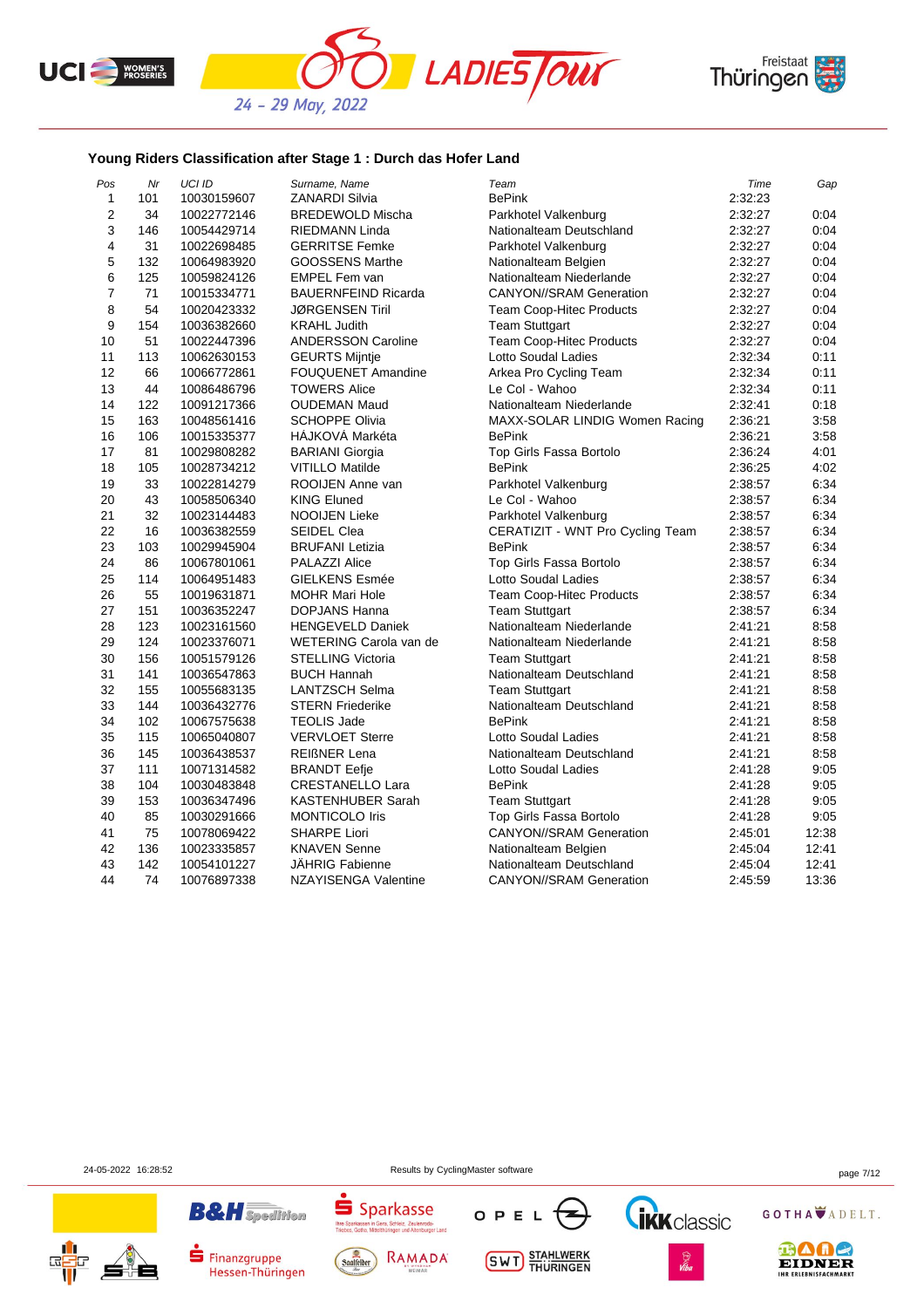![](_page_7_Picture_0.jpeg)

![](_page_7_Picture_1.jpeg)

![](_page_7_Picture_2.jpeg)

# **Sprint Classification - Stage 1 : Durch das Hofer Land**

| <b>Sprint 1</b> |     |               |                                  |                                  |        |         |
|-----------------|-----|---------------|----------------------------------|----------------------------------|--------|---------|
| Pos             | Nr  | UCI ID        | Surname, Name                    | Team                             | Points | Seconds |
|                 |     | 10011138311   | ROSEMAN-GANNON Ruby              | Team BIKE EXCHANGE - Jayco       | 3      | 3       |
| 2               | 13  | 10007278822   | <b>CONFALONIERI Maria Giulia</b> | CERATIZIT - WNT Pro Cycling Team | 2      |         |
| 3               | 81  | 10029808282   | <b>BARIANI Giorgia</b>           | Top Girls Fassa Bortolo          |        |         |
| <b>Sprint 2</b> |     |               |                                  |                                  |        |         |
| Pos             | Nr  | UCI ID        | Surname, Name                    | Team                             | Points | Seconds |
|                 | 2   | 10009115253   | <b>MANLY Alexandra</b>           | Team BIKE EXCHANGE - Jayco       | 3      | 3       |
| 2               | 42  | 10010199330   | <b>HOLDEN Elizabeth</b>          | Le Col - Wahoo                   | 2      | 2       |
| 3               |     | 10011138311   | ROSEMAN-GANNON Ruby              | Team BIKE EXCHANGE - Jayco       |        |         |
| <b>Finish</b>   |     |               |                                  |                                  |        |         |
| Pos             | Nr  | <b>UCI ID</b> | Surname, Name                    | Team                             | Points |         |
|                 | 2   | 10009115253   | <b>MANLY Alexandra</b>           | Team BIKE EXCHANGE - Jayco       | 5      |         |
| 2               | 36  | 10016031858   | <b>MARKUS Femke</b>              | Parkhotel Valkenburg             | 4      |         |
| 3               | 101 | 10030159607   | <b>ZANARDI Silvia</b>            | <b>BePink</b>                    | 3      |         |
| 4               | 34  | 10022772146   | <b>BREDEWOLD Mischa</b>          | Parkhotel Valkenburg             | 2      |         |
| 5               | 52  | 10010171543   | GÅSKJENN Ingvild                 | <b>Team Coop-Hitec Products</b>  |        |         |

## **Sprint Classification after Stage 1 : Durch das Hofer Land**

| Nr | Name                             | Team                                              |   | Total |
|----|----------------------------------|---------------------------------------------------|---|-------|
| 2  | <b>MANLY Alexandra</b>           | <b>BEX</b>                                        | 8 | 8     |
|    | ROSEMAN-GANNON Ruby              | <b>BEX</b>                                        |   | 4     |
| 36 | <b>MARKUS Femke</b>              | <b>PHV</b>                                        |   | 4     |
|    | ZANARDI Silvia                   | <b>BPK</b>                                        | 3 | 3     |
|    |                                  | LEW                                               | 2 | 2     |
| 13 | <b>CONFALONIERI Maria Giulia</b> | <b>WNT</b>                                        | 2 | 2     |
| 34 | <b>BREDEWOLD Mischa</b>          | <b>PHV</b>                                        | 2 | 2     |
|    |                                  | <b>HPU</b>                                        |   | 1     |
| 81 | <b>BARIANI</b> Giorgia           | TOP                                               |   |       |
|    |                                  | 101<br>42 HOLDEN Elizabeth<br>52 GÅSKJENN Ingvild |   |       |

**B&H** Spedition

Finanzgruppe

Hessen-Thüringen

24-05-2022 16:28:52 Results by CyclingMaster software page 8/12

OPEL

**SWT** STAHLWERK

![](_page_7_Picture_10.jpeg)

![](_page_7_Picture_11.jpeg)

 $S<sub>parkasse</sub>$ 

**Thre Sp**<br>Trinhas

Saalfelder

sen in Gera, Schleiz, Zeulenroda-<br>ha, Mittelthüringen und Altenburger Land

RAMADA

GOTHA ADELT.

**GRK** classic

![](_page_7_Picture_13.jpeg)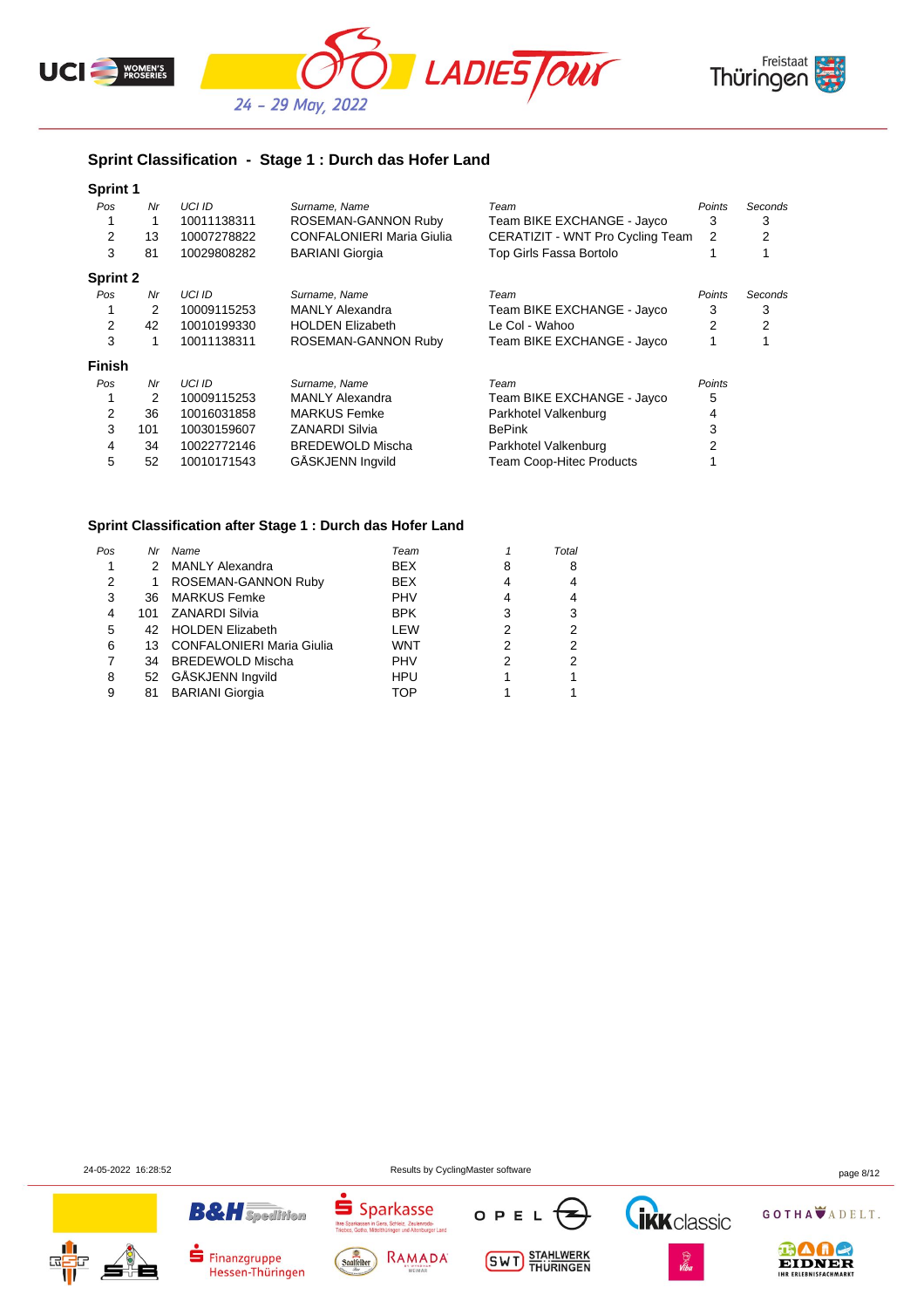![](_page_8_Picture_0.jpeg)

![](_page_8_Picture_1.jpeg)

## **Mountain Classification - Stage 1 : Durch das Hofer Land**

#### **Frankenwald (Cat 2)**

| Pos | Nr | <b>UCI ID</b>      | Surname, Name           | Team                       | Points |
|-----|----|--------------------|-------------------------|----------------------------|--------|
| 1   | 84 | 10014963040        | SILVESTRI Debora        | Top Girls Fassa Bortolo    | 5      |
| 2   | 46 | 10123257476        | AGT Eva van             | Le Col - Wahoo             | 3      |
| 3   | 2  | 10009115253        | <b>MANLY Alexandra</b>  | Team BIKE EXCHANGE - Jayco | 2      |
|     |    | Hirschberg (Cat 2) |                         |                            |        |
| Pos | Nr | UCI ID             | Surname, Name           | Team                       | Points |
| 1   | 24 | 10109439222        | <b>GHEKIERE Justine</b> | Plantur-PURA               | 5      |
| 2   | 84 | 10014963040        | SILVESTRI Debora        | Top Girls Fassa Bortolo    | 3      |
| 3   | 64 | 10014322739        | <b>COSTON Morgane</b>   | Arkea Pro Cycling Team     | 2      |
|     |    |                    |                         |                            |        |

#### **Mountain Classification after Stage 1 : Durch das Hofer Land**

| Pos | Nr  | UCI ID      | Surname, Name           | Team                       | Points |
|-----|-----|-------------|-------------------------|----------------------------|--------|
|     | 84  | 10014963040 | SILVESTRI Debora        | Top Girls Fassa Bortolo    | 8      |
|     | 24  | 10109439222 | <b>GHEKIERE Justine</b> | Plantur-PURA               | -5     |
|     | 46. | 10123257476 | AGT Eva van             | Le Col - Wahoo             | -3     |
|     |     | 10009115253 | <b>MANLY Alexandra</b>  | Team BIKE EXCHANGE - Jayco | 2      |
| 5   | 64  | 10014322739 | <b>COSTON Morgane</b>   | Arkea Pro Cycling Team     | 2      |

**B&H** Spedition

Finanzgruppe

Hessen-Thüringen

24-05-2022 16:28:52 Results by CyclingMaster software page 9/12

OPEL

**SWT** STAHLWERK

![](_page_8_Picture_9.jpeg)

![](_page_8_Picture_10.jpeg)

![](_page_8_Picture_11.jpeg)

 $\dot{\mathbf{S}}$  Sparkasse

Saalfelder

Gera, Schleiz, Zeulenroda-<br>1 Gera, Schleiz, Zeulenroda-<br>ittelthüringen und Altenburger Land

RAMADA

![](_page_8_Picture_12.jpeg)

**GRK** classic

![](_page_8_Picture_13.jpeg)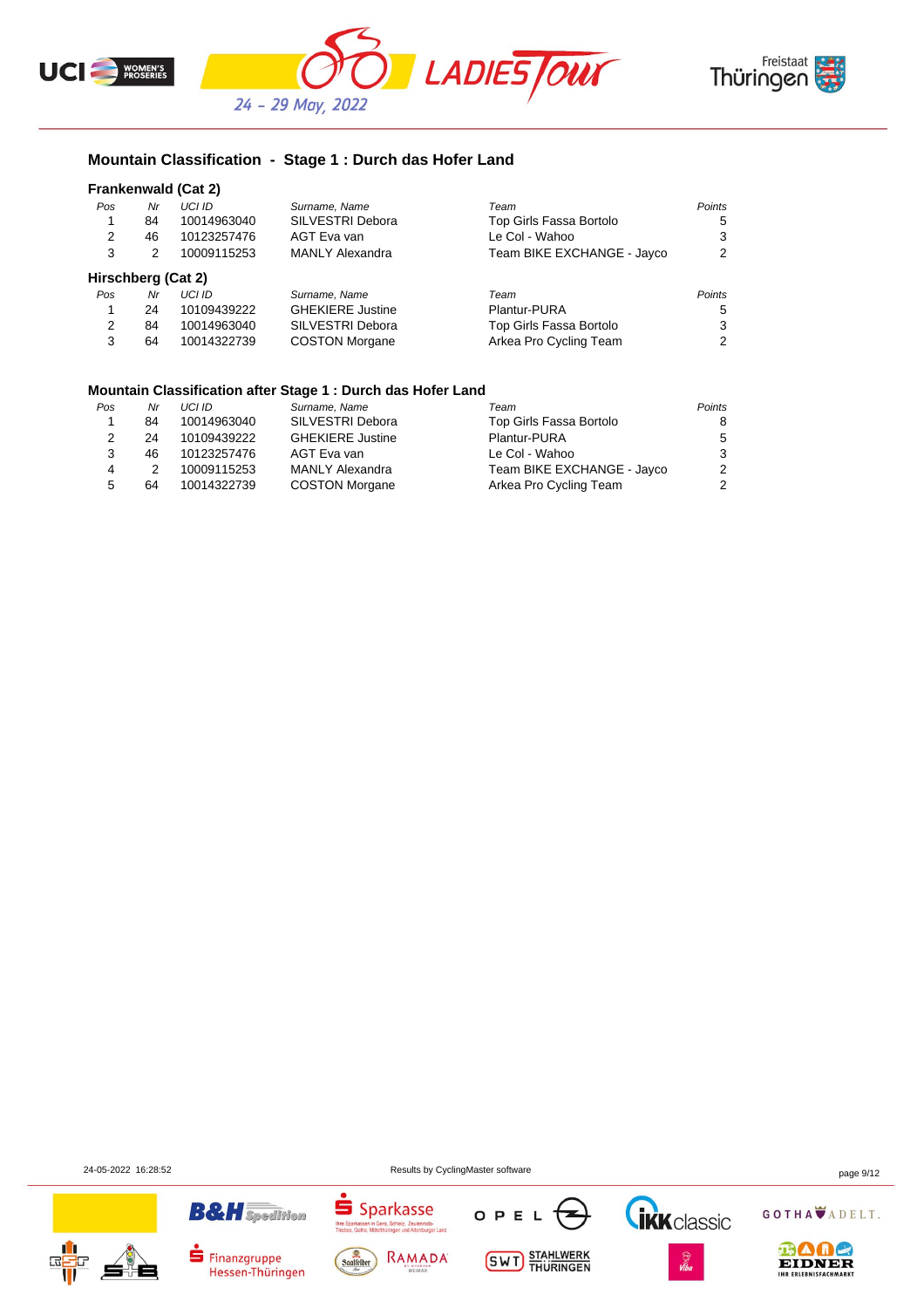![](_page_9_Picture_0.jpeg)

![](_page_9_Picture_1.jpeg)

![](_page_9_Picture_2.jpeg)

#### **Team Classification Stage 1 : Durch das Hofer Land**

| Pos | Team                             |            | Time    | Gap   |
|-----|----------------------------------|------------|---------|-------|
| 1   | Parkhotel Valkenburg             | <b>PHV</b> | 7:37:21 |       |
| 2   | Team BIKE EXCHANGE - Jayco       | <b>BEX</b> | 7:37:21 |       |
| 3   | <b>Plantur-PURA</b>              | <b>PLP</b> | 7:37:21 |       |
| 4   | <b>Team Coop-Hitec Products</b>  | <b>HPU</b> | 7:37:21 |       |
| 5   | Le Col - Wahoo                   | LEW        | 7:37:28 | 0:07  |
| 6   | Arkea Pro Cycling Team           | ARK        | 7:37:28 | 0:07  |
| 7   | Nationalteam Niederlande         | NED        | 7:37:35 | 0:14  |
| 8   | CERATIZIT - WNT Pro Cycling Team | WNT        | 7:41:19 | 3:58  |
| 9   | Top Girls Fassa Bortolo          | <b>TOP</b> | 7:41:19 | 3:58  |
| 10  | Roxsolt Liv Sram                 | <b>RXS</b> | 7:41:22 | 4:01  |
| 11  | Nationalteam Belgien             | <b>BEL</b> | 7:43:51 | 6:30  |
| 12  | <b>BePink</b>                    | <b>BPK</b> | 7:45:13 | 7:52  |
| 13  | Lotto Soudal Ladies              | <b>LSL</b> | 7:45:16 | 7:55  |
| 14  | Nationalteam Deutschland         | <b>GER</b> | 7:46:15 | 8:54  |
| 15  | MAXX-SOLAR LINDIG Women Racing   | <b>MSL</b> | 7:47:52 | 10:31 |
| 16  | <b>Team Stuttgart</b>            | TST        | 7:52:45 | 15:24 |
| 17  | <b>CANYON//SRAM Generation</b>   | <b>CSG</b> | 7:58:49 | 21:28 |

#### **General Team Classification after Stage 1 : Durch das Hofer Land**

| Pos | Team                             |            | Time    | Gap   |
|-----|----------------------------------|------------|---------|-------|
| 1   | Parkhotel Valkenburg             | <b>PHV</b> | 7:37:21 |       |
| 2   | Team BIKE EXCHANGE - Jayco       | <b>BEX</b> | 7:37:21 |       |
| 3   | Plantur-PURA                     | <b>PLP</b> | 7:37:21 |       |
| 4   | <b>Team Coop-Hitec Products</b>  | <b>HPU</b> | 7:37:21 |       |
| 5   | Le Col - Wahoo                   | LEW        | 7:37:28 | 0:07  |
| 6   | Arkea Pro Cycling Team           | ARK        | 7.37.28 |       |
| 7   | Nationalteam Niederlande         | <b>NED</b> | 7.37.35 | 0:14  |
| 8   | CERATIZIT - WNT Pro Cycling Team | <b>WNT</b> | 7:41:19 | 3:58  |
| 9   | Top Girls Fassa Bortolo          | <b>TOP</b> | 7:41:19 |       |
| 10  | Roxsolt Liv Sram                 | <b>RXS</b> | 7:41:22 | 4:01  |
| 11  | Nationalteam Belgien             | <b>BEL</b> | 7:43:51 | 6:30  |
| 12  | <b>BePink</b>                    | <b>BPK</b> | 7.45.13 | 7:52  |
| 13  | Lotto Soudal Ladies              | LSL        | 7:45:16 | 7:55  |
| 14  | Nationalteam Deutschland         | <b>GER</b> | 7:46:15 | 8:54  |
| 15  | MAXX-SOLAR LINDIG Women Racing   | MSL        | 7:47:52 | 10:31 |
| 16  | <b>Team Stuttgart</b>            | TST        | 7:52:45 | 15:24 |
| 17  | <b>CANYON//SRAM Generation</b>   | CSG        | 7:58:49 | 21:28 |

**B&H** Spedition

Finanzgruppe

Hessen-Thüringen

OPEL

**SWT** STAHLWERK

![](_page_9_Picture_10.jpeg)

24-05-2022 16:28:52 Results by CyclingMaster software page 10/12

 $\dot{\mathbf{S}}$  Sparkasse

Saalfelder

Gera, Schleiz, Zeulenroda-<br>1 Gera, Schleiz, Zeulenroda-<br>ittelthüringen und Altenburger Land

RAMADA

GOTHA ADELT.

**TRK** classic

![](_page_9_Picture_13.jpeg)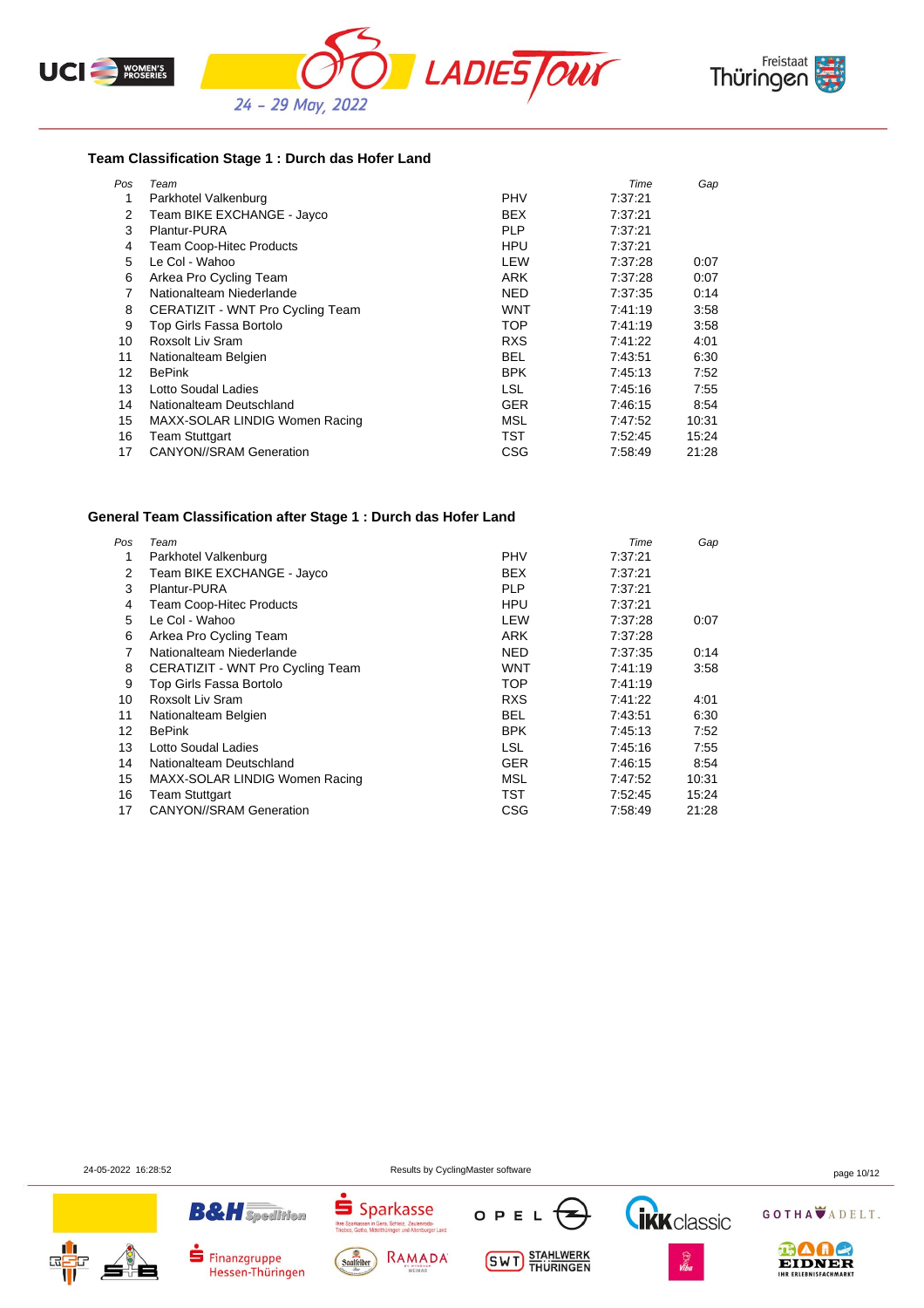![](_page_10_Picture_0.jpeg)

![](_page_10_Picture_1.jpeg)

![](_page_10_Picture_2.jpeg)

## **Order of Team Cars - Stage 2 : Rund um Gera**

| Order | teamNr            | Team                             | Abr        | <b>Nation</b> |
|-------|-------------------|----------------------------------|------------|---------------|
| 1     | 1                 | Team BIKE EXCHANGE - Jayco       | <b>BEX</b> | <b>AUS</b>    |
| 2     | 4                 | Parkhotel Valkenburg             | <b>PHV</b> | <b>NED</b>    |
| 3     | 11                | <b>BePink</b>                    | <b>BPK</b> | <b>ITA</b>    |
| 4     | 5                 | Le Col - Wahoo                   | LEW        | <b>GBR</b>    |
| 5     | 2                 | CERATIZIT - WNT Pro Cycling Team | <b>WNT</b> | <b>GER</b>    |
| 6     | 6                 | <b>Team Coop-Hitec Products</b>  | <b>HPU</b> | <b>NOR</b>    |
| 7     | 3                 | Plantur-PURA                     | <b>PLP</b> | <b>BEL</b>    |
| 8     | 15                | Nationalteam Deutschland         | <b>GER</b> | <b>GER</b>    |
| 9     | 14                | Nationalteam Belgien             | BEL        | BEL.          |
| 10    | 13                | Nationalteam Niederlande         | <b>NED</b> | <b>NED</b>    |
| 11    | 7                 | Arkea Pro Cycling Team           | <b>ARK</b> | <b>FRA</b>    |
| 12    | 8                 | <b>CANYON//SRAM Generation</b>   | CSG        | <b>GER</b>    |
| 13    | 16                | <b>Team Stuttgart</b>            | TST        | <b>GER</b>    |
| 14    | 10                | Roxsolt Liv Sram                 | <b>RXS</b> | <b>AUS</b>    |
| 15    | 9                 | Top Girls Fassa Bortolo          | TOP        | <b>ITA</b>    |
| 16    | $12 \overline{ }$ | Lotto Soudal Ladies              | LSL        | BEL.          |
| 17    | 17                | MAXX-SOLAR LINDIG Women Racing   | MSL        | <b>GER</b>    |

24-05-2022 16:28:52 Results by CyclingMaster software page 11/12

![](_page_10_Picture_7.jpeg)

![](_page_10_Picture_8.jpeg)

![](_page_10_Picture_9.jpeg)

**B&H** Spedition

![](_page_10_Picture_10.jpeg)

**Thre Spa**<br>Trinhae

Sparkasse

.<br>1 Gera, Schleiz, Zeulenroda-<br>ittelthüringen und Altenburger Land

![](_page_10_Picture_11.jpeg)

![](_page_10_Picture_12.jpeg)

![](_page_10_Picture_13.jpeg)

![](_page_10_Picture_14.jpeg)